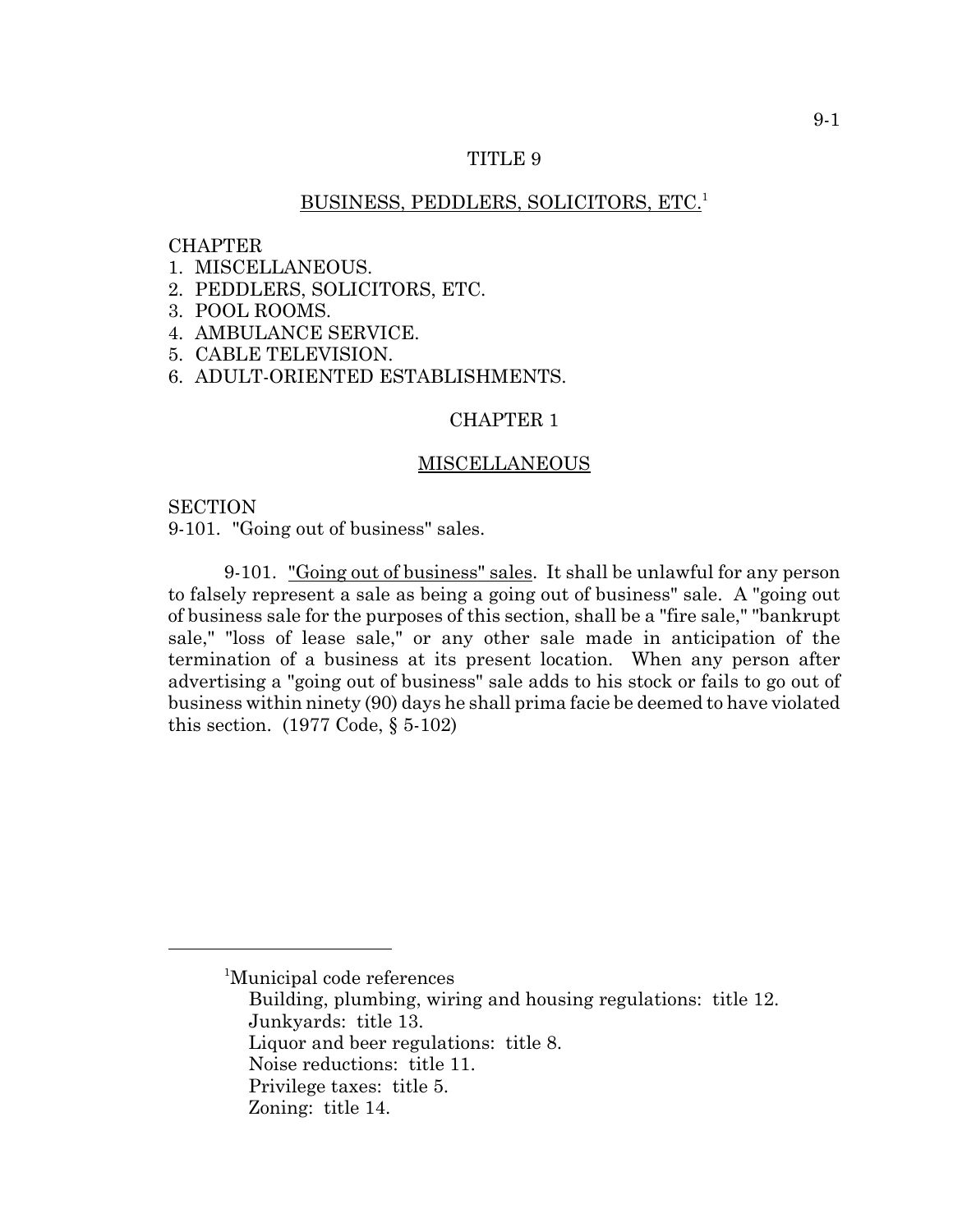# PEDDLERS, SOLICITORS, ETC. 1

## **SECTION**

- 9-201. Definitions.
- 9-202. Exemptions.
- 9-203. Permit required; eligibility.
- 9-204. Permit procedure.
- 9-205. Business license required.
- 9-206. Restrictions on permit holders in general.
- 9-207. Additional restrictions on transient vendors.
- 9-208. Display of permit, business license, etc.
- 9-209. Revocation of permit.
- 9-210. Violation and penalty.

9-201. Definitions. Unless otherwise expressly stated, whenever used in this chapter, the following words shall have the meaning given to them in this section:

(1) "Peddler" means any person who individually or as an agent or employee of any firm, corporation, or organization, who has no permanent regular place of business and who goes from dwelling to dwelling without an invitation or request from the occupant, or from business to business, or from place to place, or from street to street, carrying or transporting goods, wares or merchandise and offering or exposing the same for sale.

(2) "Solicitor" means any person who individually or as an agent or employee of any firm, corporation or organization, who goes from dwelling to dwelling without an invitation or request from the occupant, or from business to business, or from place to place, or from street to street, taking or attempting to take orders for any goods, wares or merchandise, or personal property of any nature whatever for future delivery, except that the term shall not include solicitors for charitable and religious purposes as that term is defined below.

(3) "Solicitor for charitable or religious purposes" means any person who individually or as an agent or employee of any firm, corporation or organization who goes from dwelling to dwelling without an invitation or request from the occupant, or from business to business, or from place to place, or from street to street, soliciting contributions from the public for any charitable or religious organization, and who does not sell or offer to sell any single item at a cost to the purchaser in excess of ten dollars (\$10.00). No

<sup>&</sup>lt;sup>1</sup>Municipal code references

Privilege taxes: title 5.

Trespass by peddlers, etc.: § 11-801.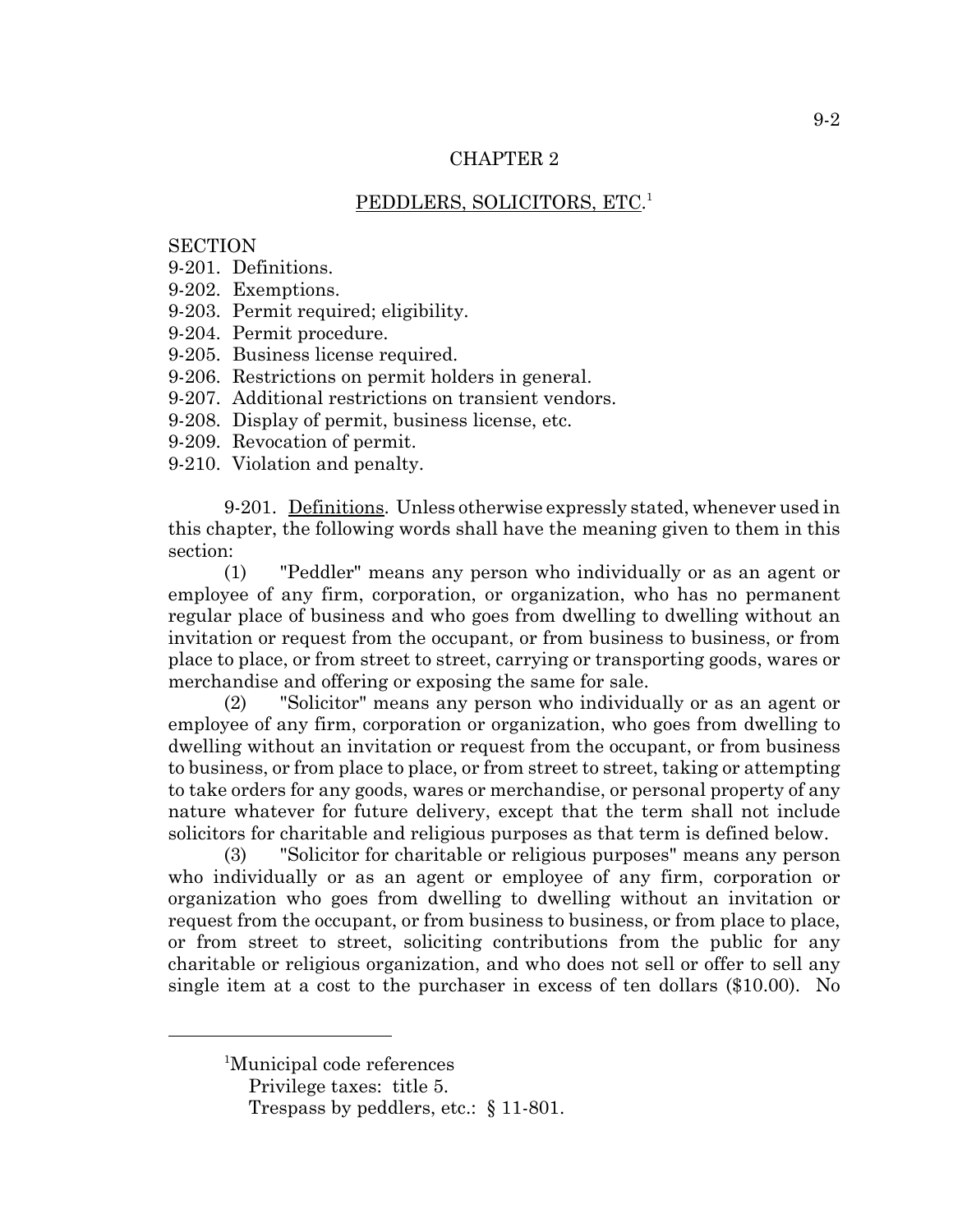person, firm, corporation or organization shall qualify as a solicitor for charitable or religious purposes unless it meets one of the following conditions:

(a) Has a current exemption certificate from the Internal Revenue Service issued under Section 501(c)(3) of the Internal Revenue Service Code of 1954, as amended.

(b) Is a member of United Way, Community Chest or a similar "umbrella" organization for charitable or religious organizations.

(c) Has been in continued existence as a charitable or religious organization in Hamilton County for a period of two (2) years prior to the date of its application for registration under this chapter.

(4) "Street barker" means any person who engages in the business or conduct as a peddler individually or as an agent or employee of any firm, corporation or organization during recognized festival or parade days in the city and who limits his business to selling or offering to sell novelty items and similar goods in the area of the festival or parade.

 $(5)$  "Transient vendor" means any person who individually or as an agent or employee of any firm, corporation or organization who brings into temporary premises and exhibits stocks of merchandise to the public for the purpose of selling or offering to sell the merchandise to the public. Transient vendor does not include any person selling goods by sample, brochure, or sales catalog for future delivery; or to sales resulting from the prior invitation to the seller by the owner or occupant of a business or residence. For purposes of this definition, "merchandise" means any consumer item that is or is represented to be new or not previously owned by a consumer, and "temporary premises" means any public or quasi-public place including a hotel, rooming house, storeroom, building or part of a building, tent, vacant lot, railroad car, or motor vehicle which is temporarily occupied for the purpose of exhibiting stocks of merchandise to the public. Premises are not temporary if the same person has conducted business at those premises for more than six (6) consecutive months

1 State law reference

Tennessee Code Annotated, § 62-30-101, et seq. contains permit requirements for "transitory vendors."

The definition of "transient vendors" is taken from Tennessee Code Annotated, § 62-30-101(3). Note also that Tennessee Code Annotated, § 67-4-709(a) prescribes that transient vendors shall pay a tax of \$50.00 for each 14 day period in each county and/or municipality in which such vendors sell or offer to sell merchandise for which they are issued a business license, but that they are not liable for the gross receipts portion of the tax provided for in Tennessee Code Annotated, § 67-4-709(b).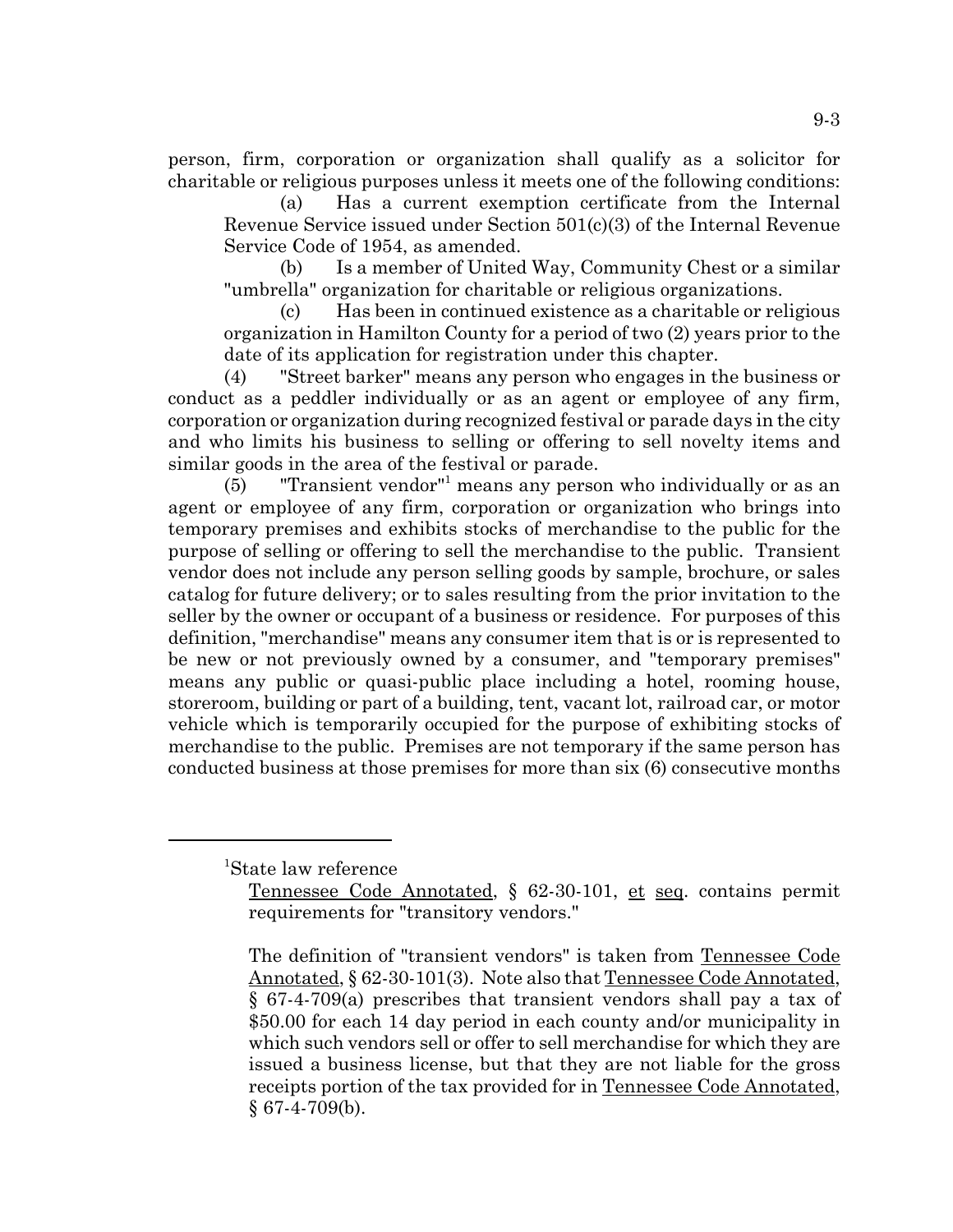or has occupied the premises as his or her permanent residence for more than six (6) consecutive months.

9-202. Exemptions. The terms of this chapter shall not apply to persons selling at wholesale to dealers, newsboys, bona fide merchants who merely deliver goods in the regular course of business, or to persons selling agricultural products, who themselves produced the products being sold.

9-203. Permit required; eligibility. It is the intent of this section to treat each person, and each firm, corporation and organization, and each agent for same, and each person who as an employee or who in any other capacity for such firm, corporation or organization, is covered by this chapter, as a separate person for the purposes of investigation and payment of the permit fee.

Individuals, firms, corporations and organizations are eligible for a permit under this chapter. Persons applying for an individual permit under this chapter shall complete an application on forms provided by the city, and pay the permit fee. Agents applying for a permit for a firm, corporation, or organization under this chapter shall complete a separate application, and pay a separate permit fee for, the firm, corporation or organization, and the agent, and for each individual who as an employee of, or in any other capacity for, the firm, corporation or organization, will engage in the business or conduct of a peddler, solicitor, solicitor for charitable or religious purposes, transient vendor, or street barker.

9-204. Permit procedure. (1) Application form. The application shall be sworn to by the applicant, and shall contain:

(a) Name, date of birth, social security number or other identification number of the applicant, his or her physical description, and a copy of his or her drivers license.

(b) The following complete addresses and telephone numbers of the applicant:

- (1) Permanent
- (2) Permanent business
- (3) Local residential
- (4) Local business

(c) If the applicant is an agent or employee of a firm, corporation or organization, the written credentials establishing the applicant's employee or any other agency relationship with the firm, corporation or organization.

(d) A statement as to whether or not the applicant has been convicted of any felony within the past ten (10) years, or any misdemeanor other than a minor traffic violation within the past three (3) years, the date and place of any conviction, the nature of the offense, and the punishment or penalty imposed.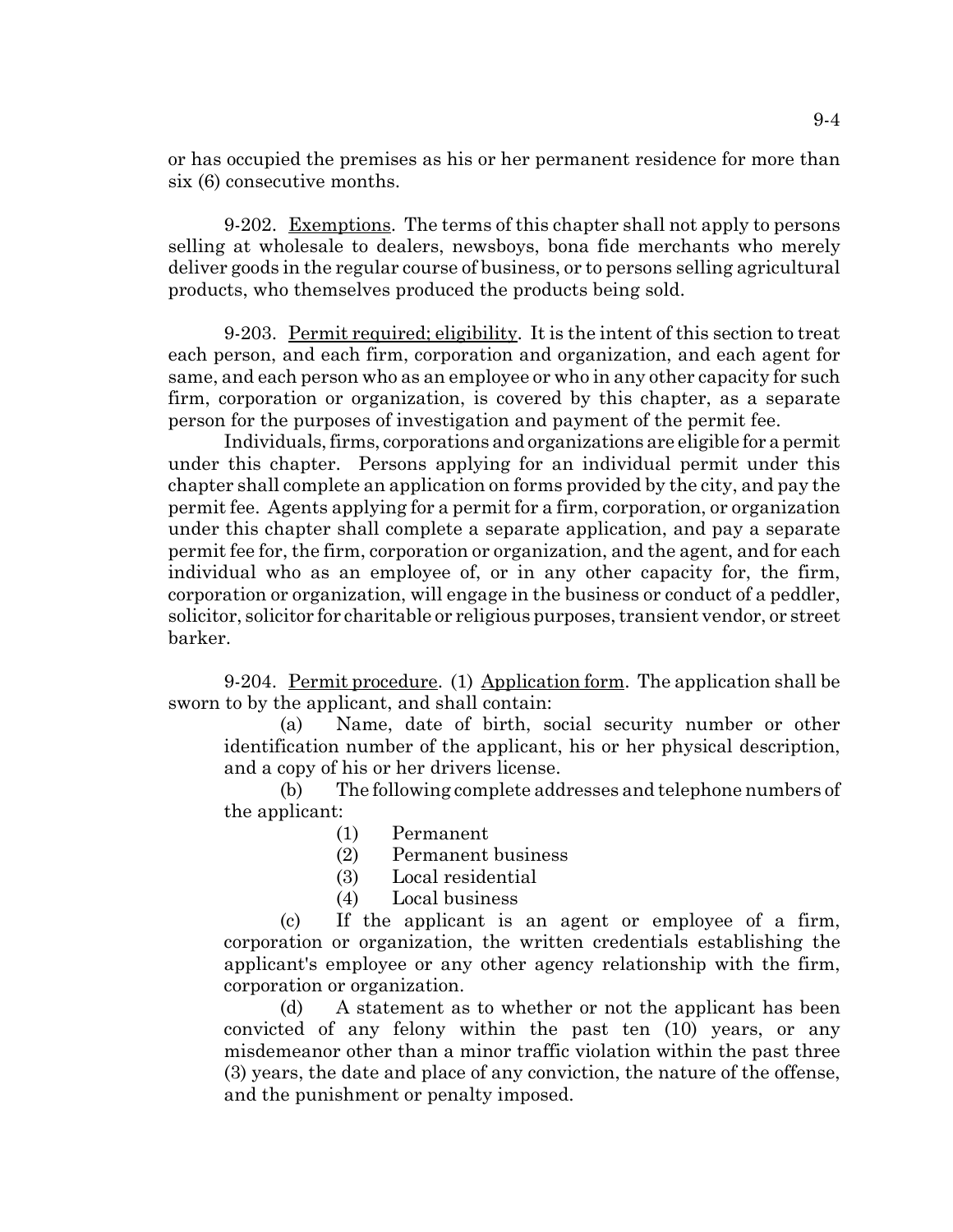(e) The last three (3) cities, towns, or other political subdivisions (if that many) the applicant engaged in the business or conduct as a peddler, solicitor, solicitor for religious or charitable purposes, transient vendor, or street barker immediately prior to making application for a permit under this chapter, and the complete addresses, if any, of the applicant listed under (b) above in those cities, towns or other political subdivisions.

(f) Two photographs of the applicant, taken within sixty (60) days immediately prior to the date of the filing of the application, measuring two inches by two inches, and showing the head and shoulders of the applicant in a clear and distinguishing manner.

(g) A brief description of the type of business and the goods to be sold or in the case of solicitors for charitable or religious purposes, the function of the organization.

(h) The dates for which the applicant intends to do business or make solicitations.

(i) The make, model, complete description, and license tag number and state of issue, of each vehicle the applicant intends to use to make sales or solicitations, whether or not such vehicle is owned by the person making sales or solicitations, or by the firm, corporation or organization itself, or rented or borrowed from another business or person.

(j) Tennessee State sales tax number, if applicable.

(2) Permit fee. Each applicant for a permit as a peddler, solicitor, or transient vendor shall submit with his application a nonrefundable fee of fifty dollars (\$50.00). Each applicant for a permit as a street barker shall submit with his application a nonrefundable fee of twenty-five dollars (\$25.00). There shall be no fee for an application for a permit as a solicitor for charitable or religious purposes.

(3) Denial or approval of permit. (a) Investigation. Upon the receipt of the application and the payment of the permit fee, the chief of police or his authorized designee shall make an investigation of the applicant for the protection of the public health, safety and general welfare of the public. The police chief shall make a good faith effort to complete the investigation within three complete working days, excluding Saturdays, Sundays and holidays of the city. If the investigation is not complete within that period, the reasons shall be noted on the application. In no event shall the period of the investigation exceed ten (10) days.

(b) Denial of permit. The chief of police shall deny the applicant a permit if the investigation discloses that

(i) The applicant has been convicted of a felony within the past ten (10) years or has been convicted or a misdemeanor other than a minor traffic violation within the past three (3) years; or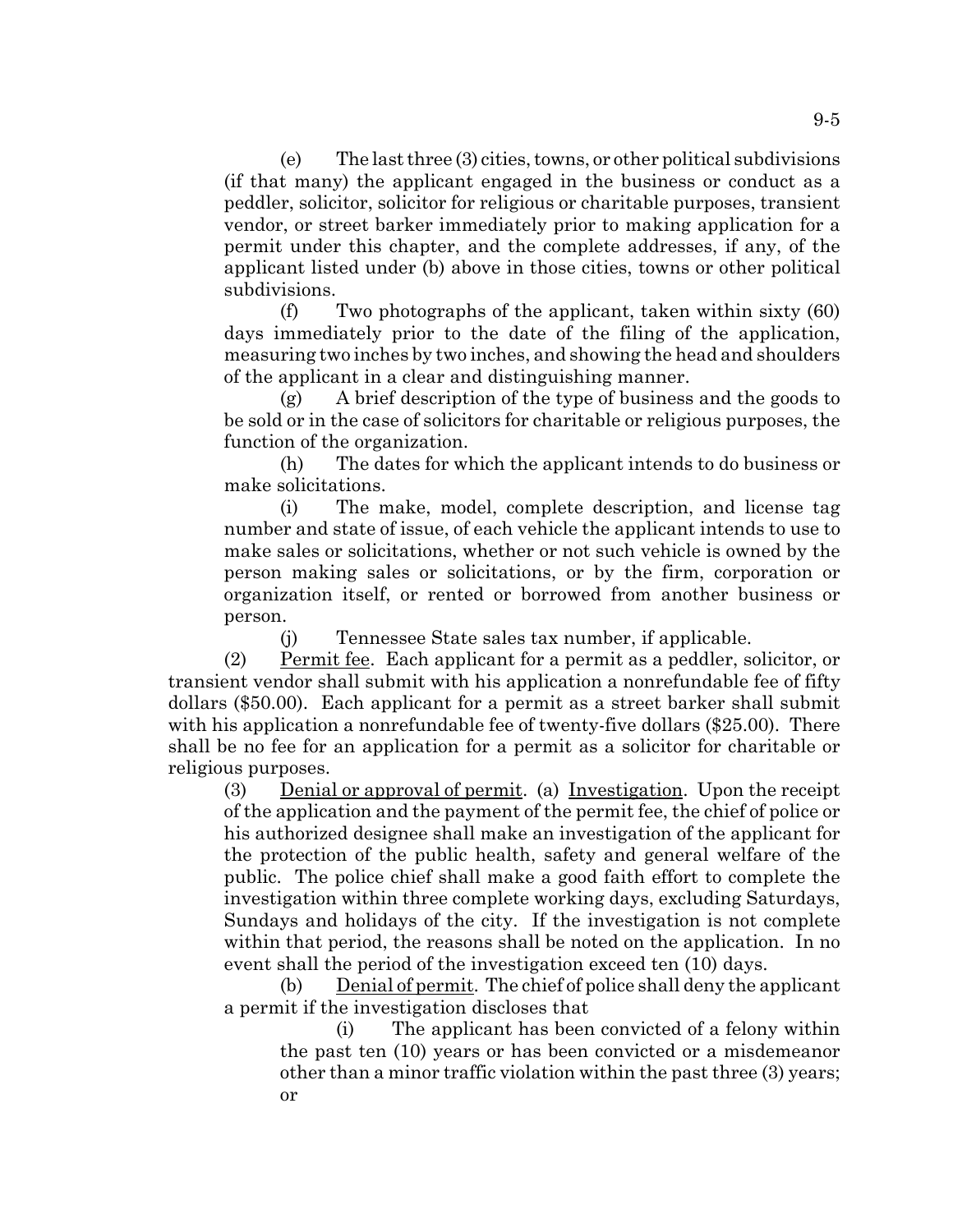(ii) Any information in the application that is materially false or misleading; or

(iii) The business reputation of the applicant is such that the applicant constitutes a threat to the public health, safety or general welfare of the citizens of the city.

(iv) The information supplied in the application is insufficient to permit the chief of police to make a determination under (i), (ii) or (iii) above.

The application of a firm, corporation or organization may be rejected if the investigation discloses no information that would disqualify it for a permit where the investigation of the agent or a prospective peddler, solicitor, solicitor for charitable purposes, street barker or transient vendor for the firm, corporation or organization discloses information that disqualifies any of them for a permit.

The chief of police shall note on the application the specific reasons for the disapproval of the permit. A copy of the application containing the specific reasons for the disapproval shall be sent by United States mail to the applicant at the applicant's address shown on the application.

(c) Approval of permit. If the investigation discloses no grounds for the denial of the permit, the chief of police shall issue a permit to the applicant.

(d) Appeal of denial. The refusal of the police chief to issue a permit may be appealed to the city manager. The aggrieved applicant may within ten (10) days following the date the notice of the refusal of the police chief to issue a permit was mailed to the applicant appeal the refusal by giving the city manager written notice of appeal, stating the grounds for the appeal. The city manager shall set a hearing on the appeal for a date falling within ten days following the date of the receipt of the appeal. The decision of the city manager shall be final.

(4) The permit. The permit shall show the name of the permittee and (if the permittee is a firm, corporation or organization) the name of the solicitor, solicitor for charitable purposes, street barker or transient vendor, the kind of goods and/or services authorized to be sold, the amount of the permit fee paid, the date of issuance of the permit, and the period of the permit, and shall have attached a copy of a photograph of the permittee.

(5) Expiration and renewal of permit. The permit of peddlers, solicitors, solicitors for religious and charitable purposes, and transient vendors shall expire sixty (60) days from the date of issue. The permit of street barkers shall be for a period corresponding to the dates of the recognized parade or festival days of the city.

9-205. Business license required. Each person, or each firm, corporation or organization issued a permit under this chapter as a peddler, solicitor, street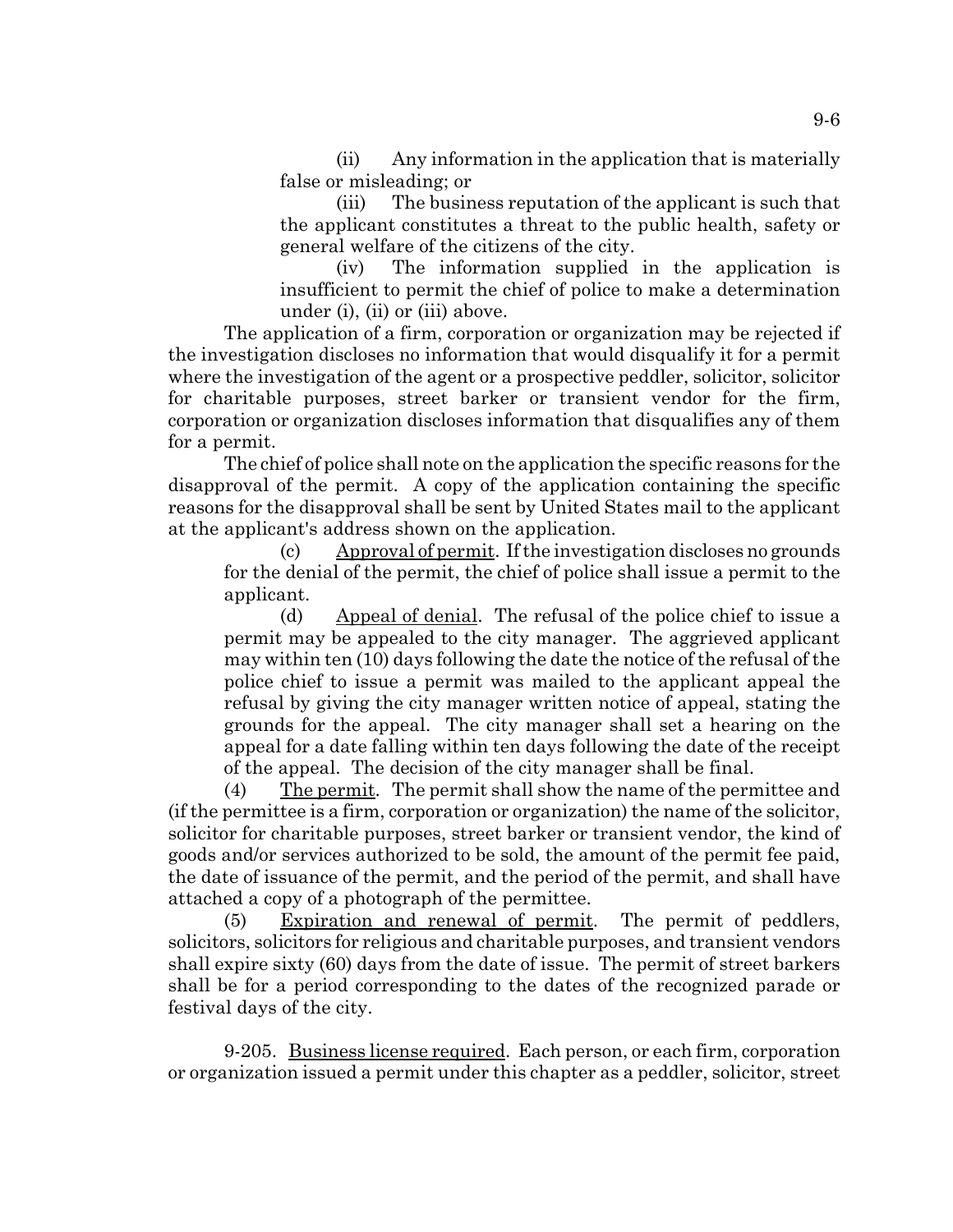barker or transient merchant shall be required to obtain a business license before soliciting or making sale.

9-206. Restrictions on permit holders in general. No person while conducting the business or activity of peddler, street barker, solicitor, solicitor for charitable or religious purposes, transient vendor, or street barker shall:

Be permitted to set up and operate a booth or stand on any street or sidewalk, or in any other public area within the city.

(2) Stand or sit in or near the entrance to any dwelling or place of business, or in any other place which may disrupt or impede pedestrian or vehicular traffic; or

(3) Offer to sell goods or services or solicit in vehicular traffic lanes, or operate a "road block" of any kind.

(4) Call attention to his or her business or merchandise or to his or her solicitation efforts by crying out, by blowing a horn, by ringing a bell, or creating other noise; except that the street barker shall be allowed to cry out to call attention to his business or merchandise during recognized parade or festival days of the city.

(5) Enter or attempt to enter in or upon any residential or business premises wherein the authorized owner, occupant or person legally in charge of the premises has in a conspicuous place posted, at the entry to the premises, or at the entry to the principal building of the premises, a sign or placard in letters at least one inch high bearing the notice "Peddlers Prohibited," "Solicitors Prohibited," "Peddlers and Solicitors Prohibited," or similar language of the same import, is located.

(6) Enter in or upon any residential premises without prior invitation of the authorized owner, occupant or person legally in charge of the premises between 9:00 P.M. and 8:00 A.M.

9-207. Additional restrictions on transient vendors. A transient vendor shall not:

(1) Advertise, represent, or hold forth a sale of goods, wares or merchandise as an insurance, bankrupt, insolvent, assignee, trustee, estate, executor, administrator, receiver's manufacturer's wholesale, cancelled order, or misfit sale, or closing-out sale, or a sale of any goods damaged by smoke, fire, water or otherwise, unless such advertisement, representation or holding forth is actually of the character it is advertised, represented or held forth.

(2) Locate temporary premises as the term is defined in this chapter on or in any public street, highway or any other public way or place, or on private property without the written permission of the property owner or other person in authorized control of the property.

9-208. Display of permit, business license, etc. Each peddler, solicitor, and street barker is required to have in his possession a valid permit and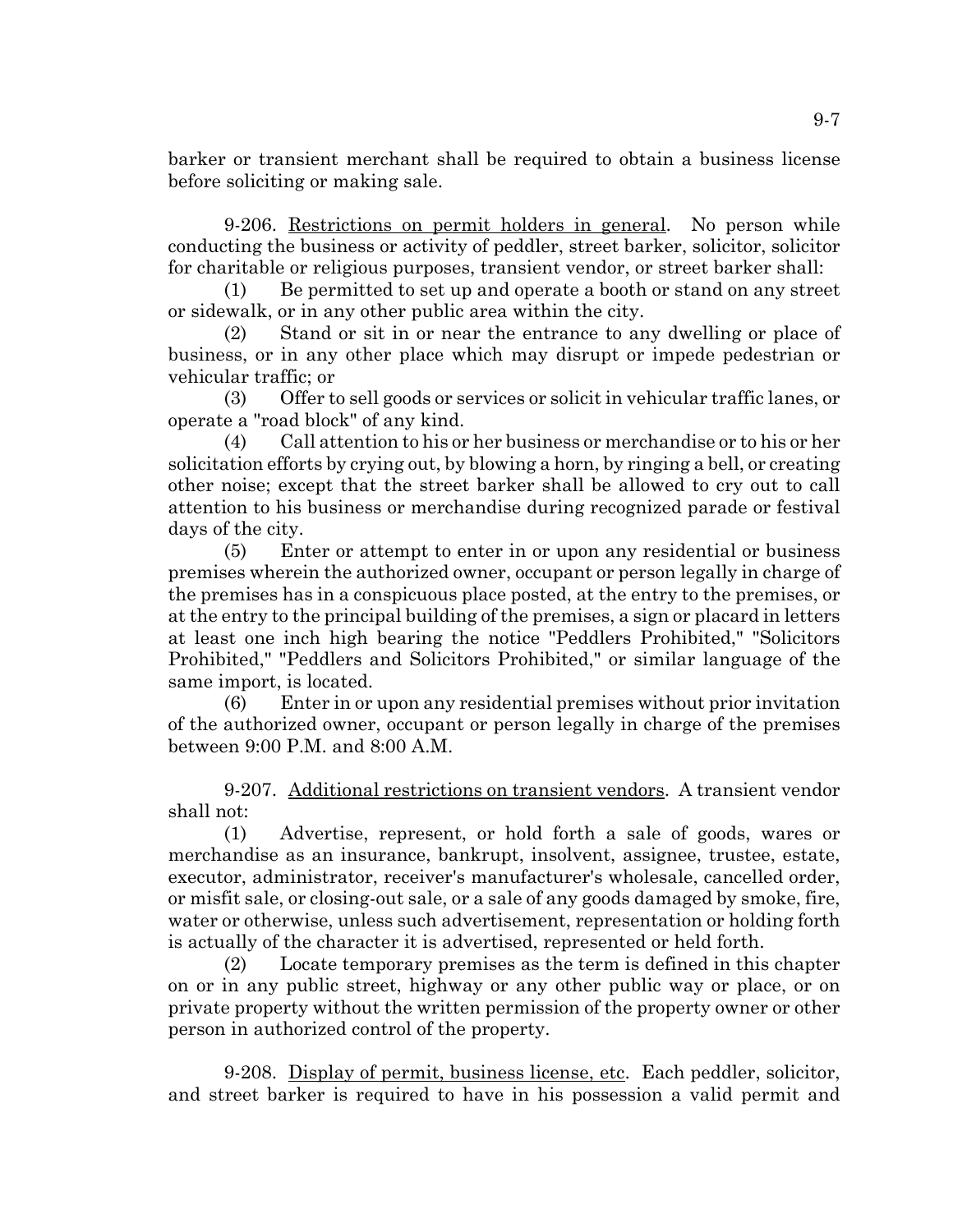business license, and each transient vendor is required to have in his possession a valid permit, business license, and the written permission of any private property owner or other person in control of the property owner from which he or she is conducting business, while making sales or solicitations, and all shall be required to display the same to any police officer upon demand. Solicitors for charitable and religious purposes shall be required to have in their possession a valid permit.

9-209. Revocation of permit. (1) Causes. The permit issued to any person or to any firm, corporation or organization under this chapter may be revoked by the city manager for any of the following causes:

(a) Fraud, misrepresentation, or false or misleading statement contained in the application for a permit.

(b) Fraud, misrepresentation, or false or misleading statement made by the permittee in the course of the business or conduct of a peddler, solicitor, solicitor for charitable or religious purposes, transient vendor or street barker.

(b) Any violation of this chapter.

(c) Any other conduct of the permittee that constitutes a threat to the health, safety or general welfare of the citizens of the city.

(2) The notice of revocation. (a) City manager's option. The city manager shall have the option of revoking the permit effective immediately after notice, or effective after notice and hearing. However, the city manager shall revoke the permit effective immediately only after a written finding of the reasons that to delay the revocation of the permit would represent an intolerable threat to the health, safety or general welfare of the citizens of the city.

(b) Notice if the permit holder is a person. If the permit holder is a person, the city shall make a reasonable effort to personally deliver the notice of revocation effective to the permit holder. If the permit holder cannot be found after such reasonable effort, the notice shall be sent by registered or certified United States mail to the local residential or business address of the permit holder. If the permit holder has no local residential or business address the notice shall be sent to the permit holder's permanent address.

(c) Notice if the permit holder is a firm, corporation or organization. The personal notice provided for above may be given to the agent of the firm, corporation or organization, or to any employee or agent of the firm, corporation, or organization; otherwise, the notice procedure prescribed by (b) above shall apply where the permit holder is a firm, corporation or organization.

(d) Contents of notice and hearing. The notice shall set forth the specific grounds for revocation of the permit and shall set a hearing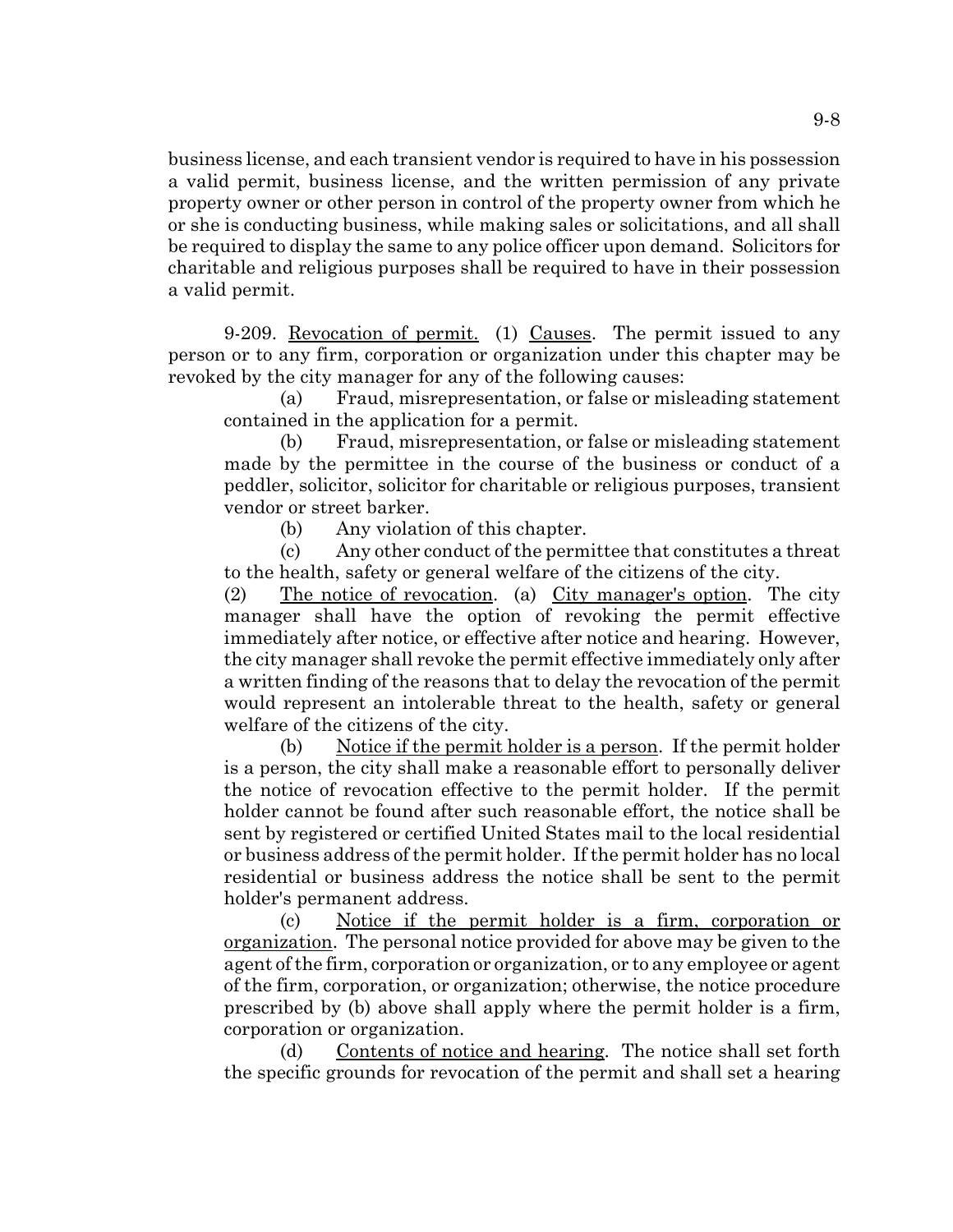on the revocation on a date falling not less than five (5) nor more than (10) days from the date of the notice.

(3) Hearing on the revocation. At the hearing on the revocation of the permit, the permittee shall be entitled to respond to the charges against him or her and to be represented by counsel at his or her expense. The city manager's decision shall be final.

9-210. Violation and penalty. In addition to any other action the city may take against a permit holder in violation of this chapter, such violation shall be punishable by a penalty of up to one hundred dollars (\$100) for each offense. Each day a violation occurs shall constitute a separate offense.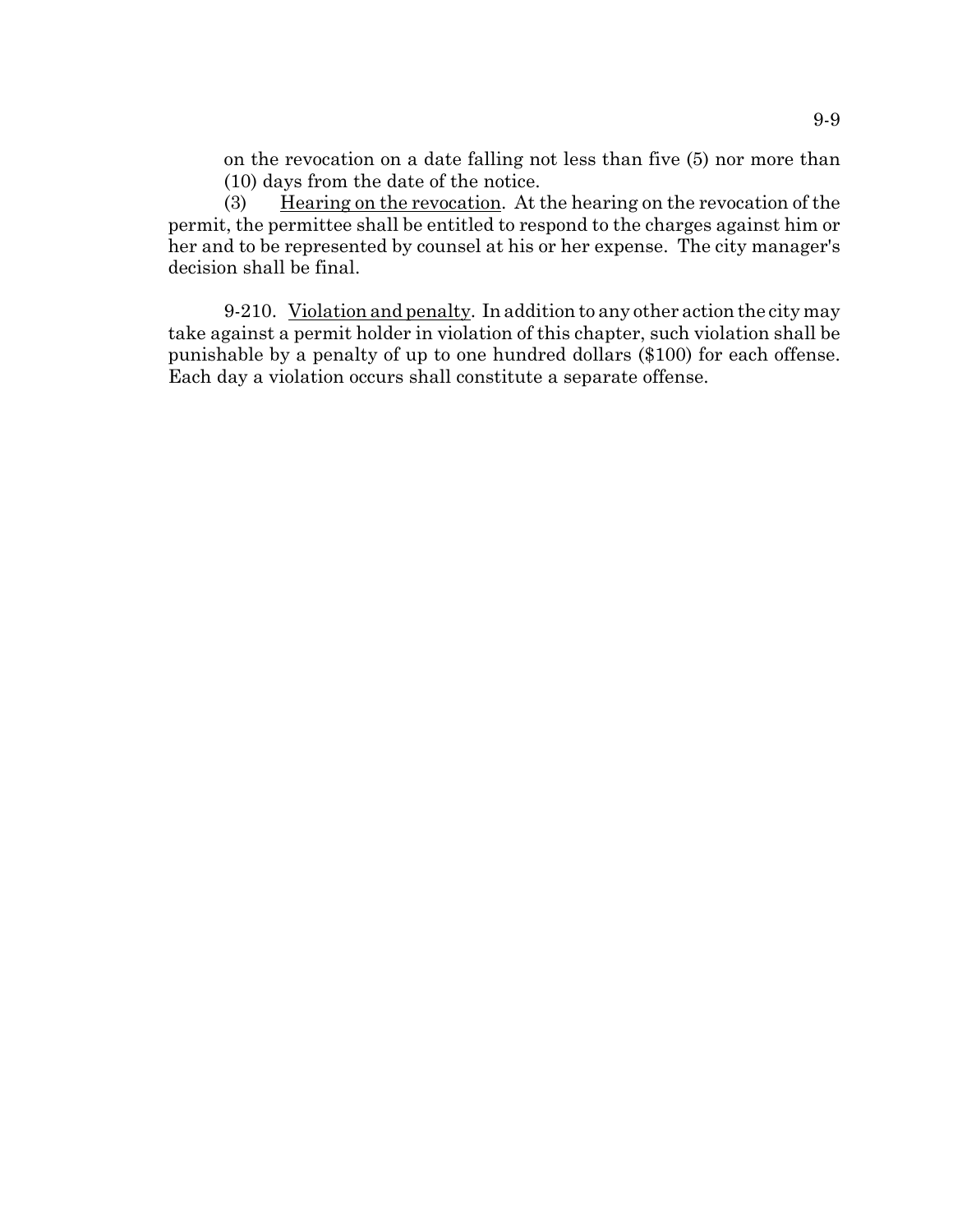### POOL ROOMS<sup>1</sup>

#### **SECTION**

- 9-301. Prohibited in residential areas.
- 9-302. Hours of operation regulated.
- 9-303. Minors to be kept out; exception.

9-301. Prohibited in residential areas. It shall be unlawful for any person to open, maintain, conduct, or operate any place where pool tables or billiard tables are kept for public use or hire on any premises located in any block where fifty per cent (50%) or more of the land is used or zoned for residential purposes. (1977 Code, § 5-501)

9-302. Hours of operation regulated. It shall be unlawful for any person to open, maintain, conduct, or operate any place where pool tables or billiard tables are kept for public use or hire at any time on Sunday or between the hours of 11:00 p.m. and 6:00 a.m. on other days. (1977 Code, § 5-502)

9-303. Minors to be kept out; exception. It shall be unlawful for any person engaged regularly, or otherwise, in keeping billiard, bagatelle, or pool rooms or tables, their employees, agents, servants, or other persons for them, knowingly to permit any person under the age of eighteen (18) years to play on said tables at any game of billiards, bagatelle, pool, or other games requiring the use of cue and balls, without first having obtained the written consent of the father and, mother of such minor, if living; if the father is dead, then the mother, guardian, or other person having legal control of such minor; or if the minor be in attendance as a student at some literary institution, then the written consent of the principal or person in charge of such school; provided that this section shall not apply to the use of billiards, bagatelle, and, pool tables in private residences. (1977 Code, § 5-503)

<sup>1</sup> Municipal code reference

Privilege tax provisions, etc.: title 5.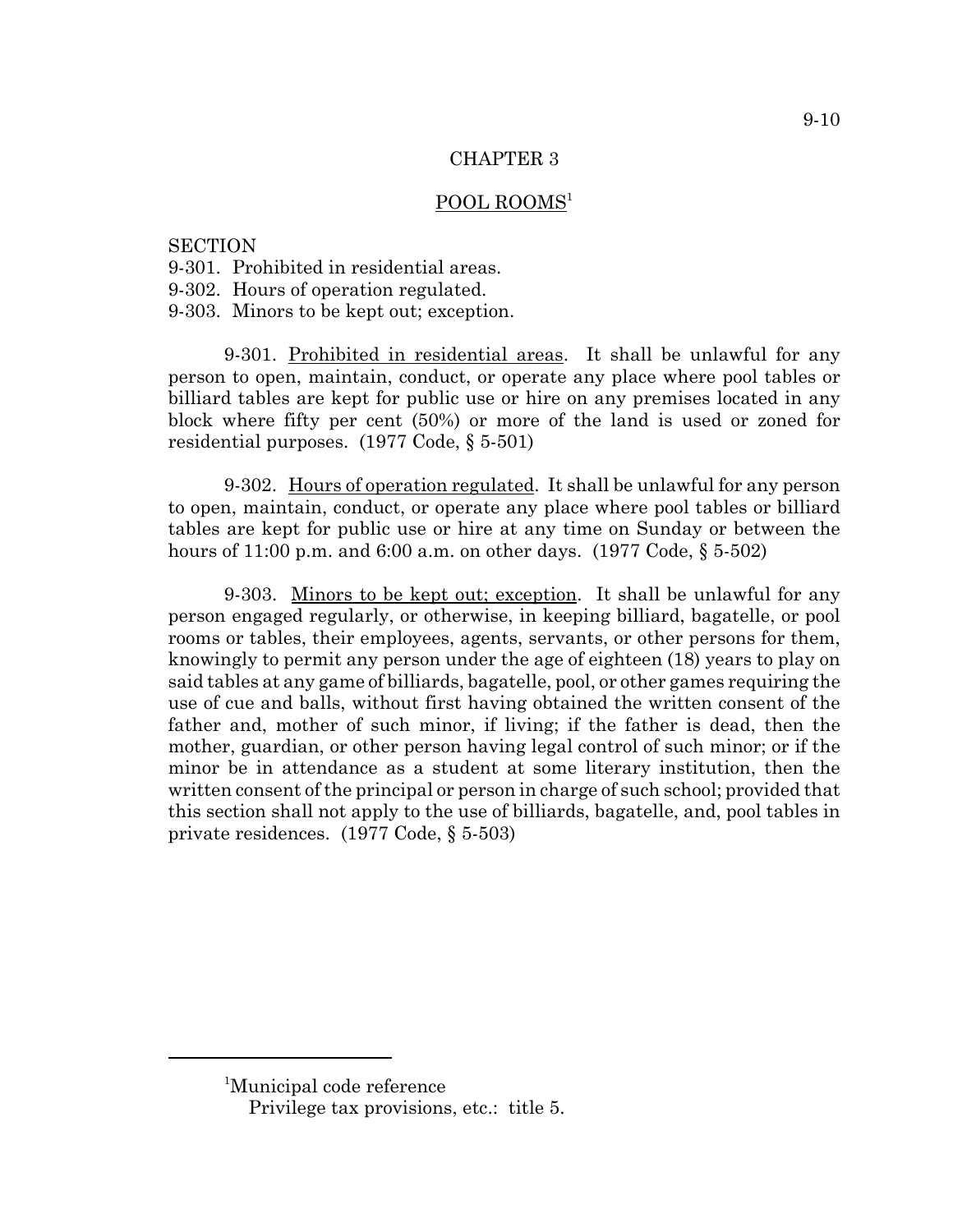#### AMBULANCE SERVICE

#### **SECTION**

- 9-401. Certificate required for operation.
- 9-402. Certificates issued upon qualification.
- 9-403. Revocation of certificates.

9-401. Certificate required for operation. No person, firm, corporation, association, county, municipality, or metropolitan government or agency, either as owner, agent, or otherwise, shall hereafter furnish, operate, conduct, maintain, advertise, or otherwise engage in or profess to engage in the business or service of transporting patients or other injured or ill persons upon the streets, highways or airways in the City of Collegedale, Tennessee, until he holds a currently valid municipal certificate issued by the City of Collegedale, Tennessee, certifying that he has complied with all the requirements set forth in title 68, chapter 39, Tennessee Code Annotated (EMERGENCY MEDICAL SERVICES), and that he has currently in effect liability insurance coverage with liability limits of \$100,000--\$300,000 or more, and uninsured, motorist coverage in the amount of at least \$50,000. (1977 Code, § 5-601)

9-402. Certificate issued upon qualification. Application for said certificates shall be made to the city manager. The city manager shall issue certificates valid for the term of one (1) year upon presentation to him by the applicant of satisfactory evidence of compliance with the requirements set forth hereinabove. (1977 Code, § 5-602)

9-403. Revocation of certificates. Certificates issued pursuant to this chapter are subject to revocation upon violation of any of the requirements set forth hereinabove. Violation of the requirements of this chapter shall constitute a punishable offense. (1977 Code, § 5-603)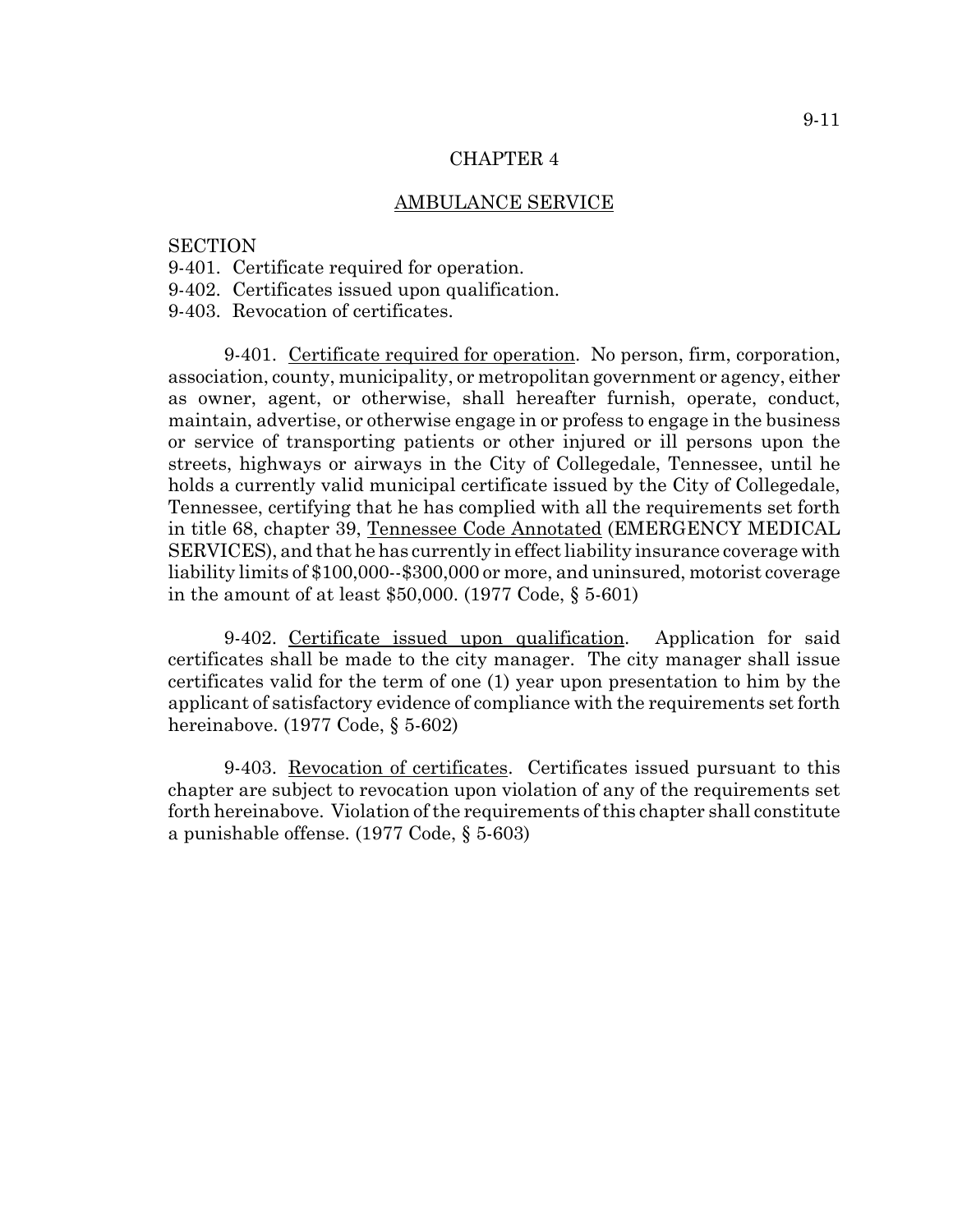#### CABLE TELEVISION

### **SECTION**

- 9-501. To be furnished under franchise.
- 9-502. Definitions.

9-503. Regulation of rates charged for cable television service and equipment.

9-501. To be furnished under franchise. Cable television shall be furnished to the City of Collegedale and its inhabitants under franchise granted to Telescripps Cable Company by the board of mayor and aldermen of the City of Collegedale, Tennessee. The rights, powers, duties and obligations of the City of Collegedale and its inhabitants are clearly stated in the franchise agreement executed by, and which shall be binding upon the parties concerned.<sup>1</sup>

9-502. Definitions. Whenever the regulations cited in section 9-503 refer to "franchising authority", it shall be deemed to be a reference to the Board of Commissioners of the City of Collegedale, Tennessee. (as added by Ord. #311, § 1, March 1994)

9-503. Regulation of rates charged for cable television service and equipment. Pursuant to authority granted by the Cable Television and Consumer Protection Act of 1992 at 47 U.S.C. 543, and Federal Communications Commission action under the authority and said Act certifying the city to regulate basic cable television service within the boundaries of the city; and for the purposes of regulating the rates charged to customers of any cable television operator franchised by the city, the regulations contained in Title 47 of the Code of Federal Regulations, Part 76, Subpart N, sections 76.900 through 76.985, are hereby adopted and incorporated by reference as a part of this code. (as added by Ord. #311, § 1, March 1994)

<sup>&</sup>lt;sup>1</sup>For complete details relating to the cable television franchise agreement see Ords. #150, Oct. 1980, Ord. #249, Jan. 1989, Ord. #550, Dec. 2001, and Ord. #739, April 2010 in the office of the city recorder.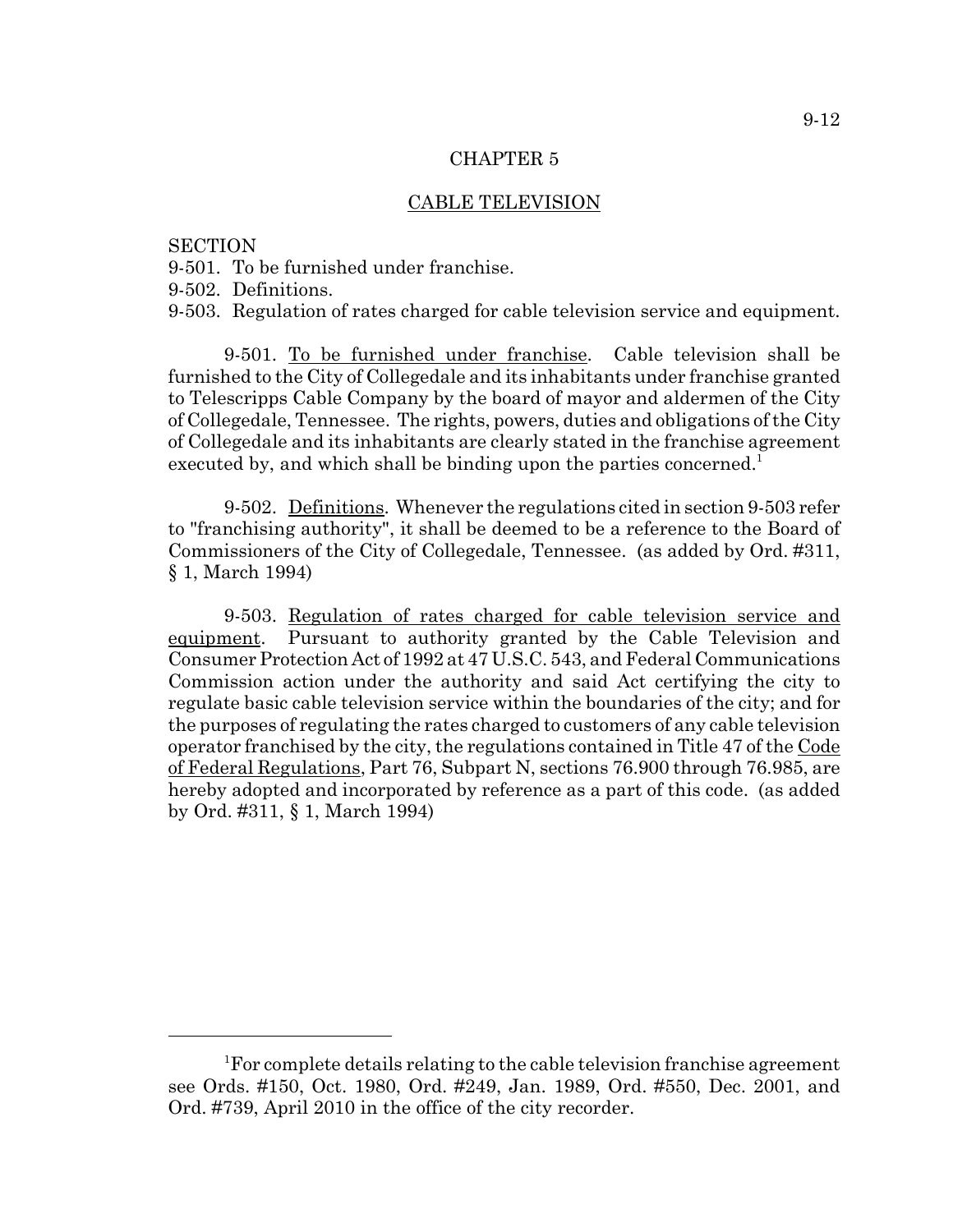### ADULT-ORIENTED ESTABLISHMENTS

### **SECTION**

- 9-601. Findings and purpose.
- 9-602. Definitions.
- 9-603. Location restrictions.
- 9-604. License required.
- 9-605. Application for license.
- 9-606. Standards for issuance of license.
- 9-607. Permit required.
- 9-608. Application for permit.
- 9-609. Standards for issuance of permit.
- 9-610. Fees.
- 9-611. Display of license or permit.
- 9-612. Renewal of license or permit.
- 9-613. Revocation of license or permit.
- 9-614. Hours of operation.
- 9-615. Physical design of the premises.
- 9-616. Responsibilities of the operator.
- 9-617. Prohibitions and unlawful sexual acts.
- 9-618. Penalties and prosecution.
- 9-619. Severability clause.

9-601. Findings and purpose. (1) The Board of Mayor and Commissioners of the City of Collegedale, Tennessee, finds:

(a) That homogeneous and heterogeneous mastubatory acts and other sexual acts, including oral sex acts, could occur within adult-oriented establishments in the City of Collegedale;

(b) That offering and providing such space, areas, and rooms where such activities may take place creates conditions that generate prostitution and other crimes;

(c) That the unregulated operation of adult-oriented establishments would be detrimental to the general welfare, health, and safety of the citizens of the City of Collegedale.

(2) It is the purpose of this chapter to promote and secure the general welfare, health, and safety of the citizens of the City of Collegedale. (as added by Ord. #612, April 2005)

9-602. Definitions. The following words, terms and phrases, when used in this chapter, shall have the meanings ascribed to them in this section except where the context clearly indicates a different meaning.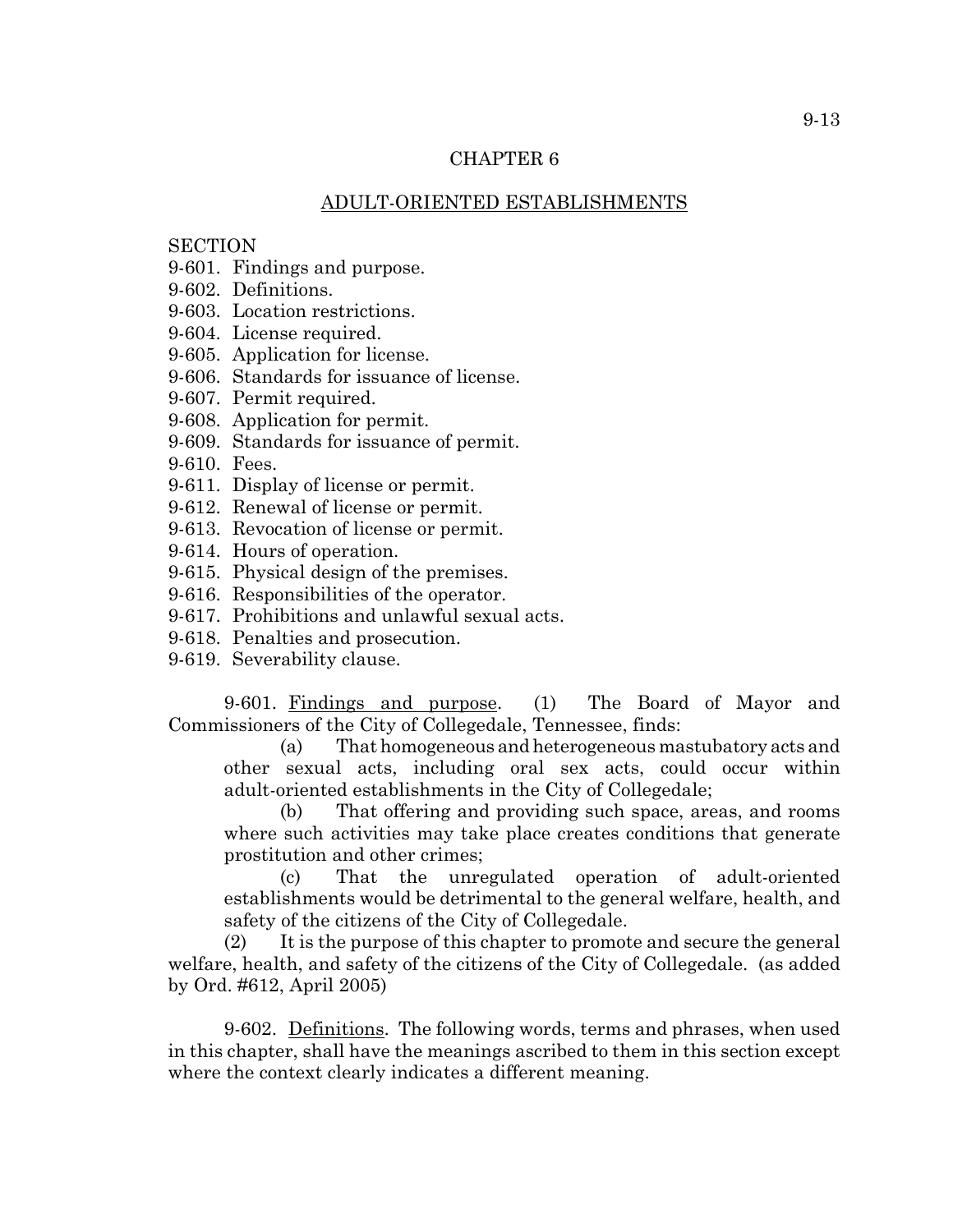(1) "Adult" means a person who has attained eighteen (18) years of age as defined within Tennessee Code Annotated, § 7-51-1401.

(2) "Adult-bookstore" means a business which offers, as its principal stock or trade, sexually oriented material, devices, or paraphernalia or specified sexual activities, or any combination or form thereof, whether printed, filmed, recorded or live and which restricts or purports to restrict admission to adults or to any class of adults as defined within Tennessee Code Annotated, §§ 7-51-1102 and 7-51-1401.

(3) "Adult-cabaret" means an establishment which features as a principal use of its business, entertainers and/or waiters and/or bartenders who expose to public view of the patrons within such establishment, at any time, the bare female breast below a point immediately above the top of the areola, human genitals, pubic region, or buttocks, even if partially covered by opaque material or completely covered by translucent material; including swim suits, lingerie, or latex covering. "Adult cabaret" includes a commercial establishment, which features entertainment of an erotic nature including exotic dancers, strippers, male or female impersonators, or similar entertainers, as defined within Tennessee Code Annotated, §§ 7-51-1102 and 7-51-1401.

(4) "Adult-entertainment" means any exhibition of any adult-oriented motion picture, live performance, display or dance of any type, which has a principal portion of such performance, any actual or simulated performance of specified sexual activities of exhibition and viewing of specified anatomical areas, removal of articles of clothing or appearing unclothed, pantomime, modeling, or other personal service offered customers, as defined within Tennessee Code Annotated, §§ 7-51-1102 and 7-51-1401.

(5) "Adult-mini motion picture theater" means an enclosed building with a capacity of less than fifty (50) persons principally used for presenting material distinguished or characterized by an emphasis on matter depicting, describing or relating to "specified sexual activities" or "specified anatomical areas" as defined within this chapter for observation by patrons therein, as defined within Tennessee Code Annotated, §§ 7-51-1102 and 7-51-1401.

(6) "Adult motion picture theater" means an enclosed building with a capacity of fifty (50) or more persons principally used for presenting material having as a dominant theme or presenting, distinguished or characterized by an emphasis on matter depicting, describing or relating to specified sexual activities or specified anatomical areas as defined below, for observation by patrons therein as defined within Tennessee Code Annotated, §§ 7-51-1102 and 7-51-1401.

(7) "Adult-oriented establishment" includes, but is not limited to, an adult bookstore, adult motion picture theater, adult mini-motion picture establishment, adult cabaret, escort agency, sexual encounter center, massage parlor, rap parlor, sauna, and further "adult-oriented establishment" means any premises to which the public patrons or members are invited or admitted and which are so physically arranged as to provide booths, cubicles, rooms,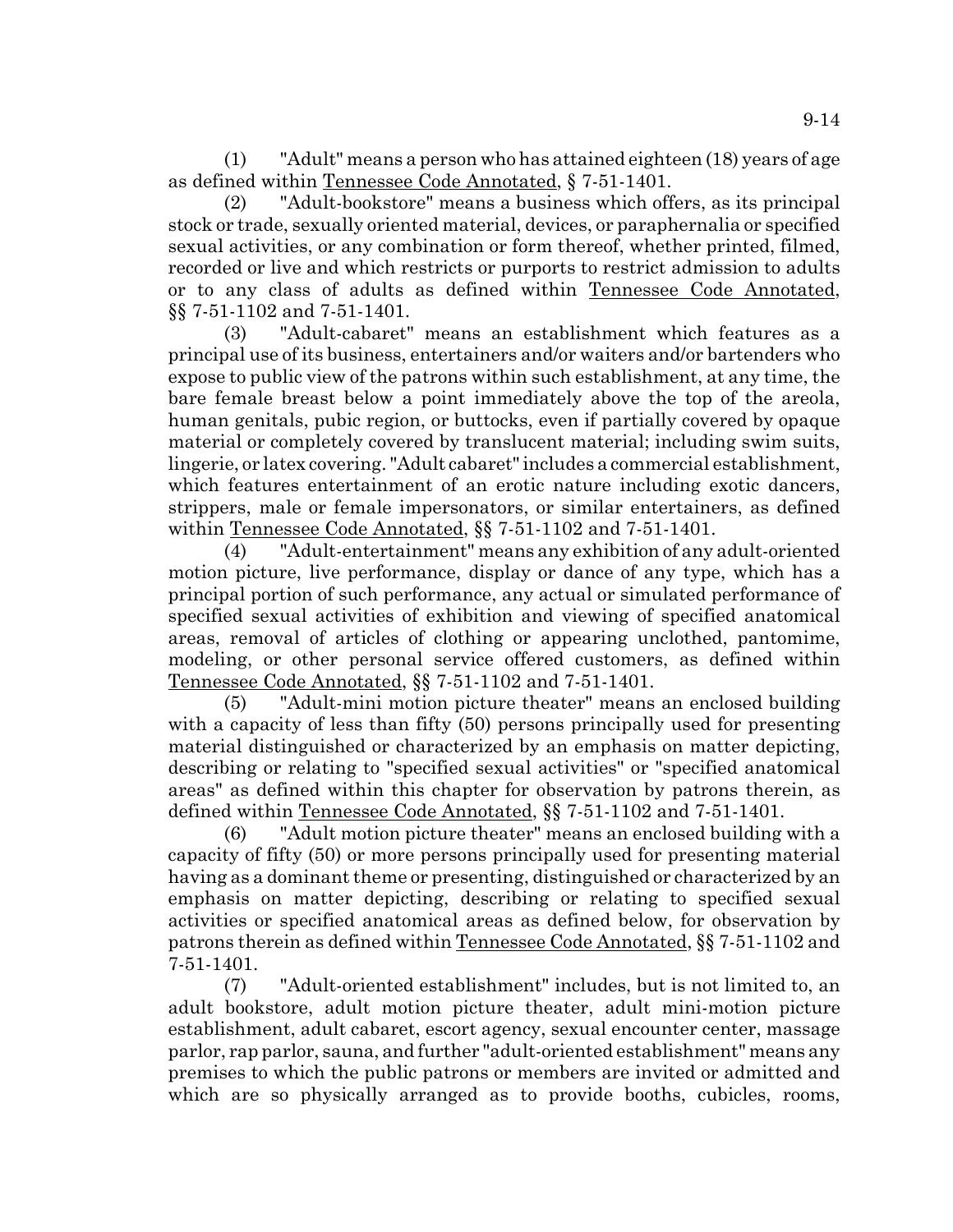compartments or stalls separate from the common areas of the premises for the purpose of viewing adult-oriented motion pictures, or wherein an entertainer provides adult entertainment to a member of the public, a patron or a member, when such adult entertainment is held, conducted, operated or maintained for a profit, direct or indirect. "Adult-oriented establishment" further includes, without being limited to, any adult entertainment studio or any premises that is physically arranged and used as such, whether advertised or represented as an adult entertainment studio, rap studio, exotic dance studio, encounter studio, sensitivity studio, model studio, escort service, escort or any other term of like import, as defined within Tennessee Code Annotated, §§ 7-51-1102 and 7-51-1401.

(8) "Beastiality" means sexual activity, actual or simulated, between a human being and an animal, as defined within Tennessee Code Annotated, §§ 7-51-1401.

(9) "Employee" means a person who performs any service on the premises of an adult-oriented establishment on a full-time, part-time, or contract basis, whether or not the person is denominated as employee, independent contractor, agent, or otherwise, and whether or not such person is paid a salary, wage, or other compensation by the operator of such business. "Employee" does not include a person exclusively on the premises for repair or maintenance of the premises or equipment on the premises, or for the delivery of goods to the premises, as defined within Tennessee Code Annotated, § 7-51-1102.

(10) "Entertainer" means any person who provides entertainment within an "adult-oriented establishment" as defined within this section, whether or not a fee is charged or accepted for entertainment and whether or not entertainment is provided as an employee, escort or an independent contractor, as defined within Tennessee Code Annotated, § 7-51-1102.

(11) "Escort" means a person who, for monetary consideration in the form of a fee, commission, salary or tip, dates, socializes, visits, consorts with, accompanies, or offers to date, socialize, visit, consort or accompany to social affairs, entertainment or places of amusement or within any place of public resort or within any private quarters of a place of public resort, as defined within Tennessee Code Annotated, § 7-51-1102.

(12) "Escort service" means a "person" as defined within this chapter, who, for a fee, commission, profit, payment or other monetary consideration, furnishes or offers to furnish escorts or provides or offers to introduce patrons to escorts, as defined within Tennessee Code Annotated, § 7-51-1102.

(13) "Masochism" means sexual gratification achieved by a person through, or the association of sexual activity with, submission or subjection to physical pain, suffering, humiliation, torture or death, as defined within Tennessee Code Annotated, § 7-51-1401.

(14) "Massage parlor" means an establishment or place principally in the business of providing massage or tanning services where one (1) or more of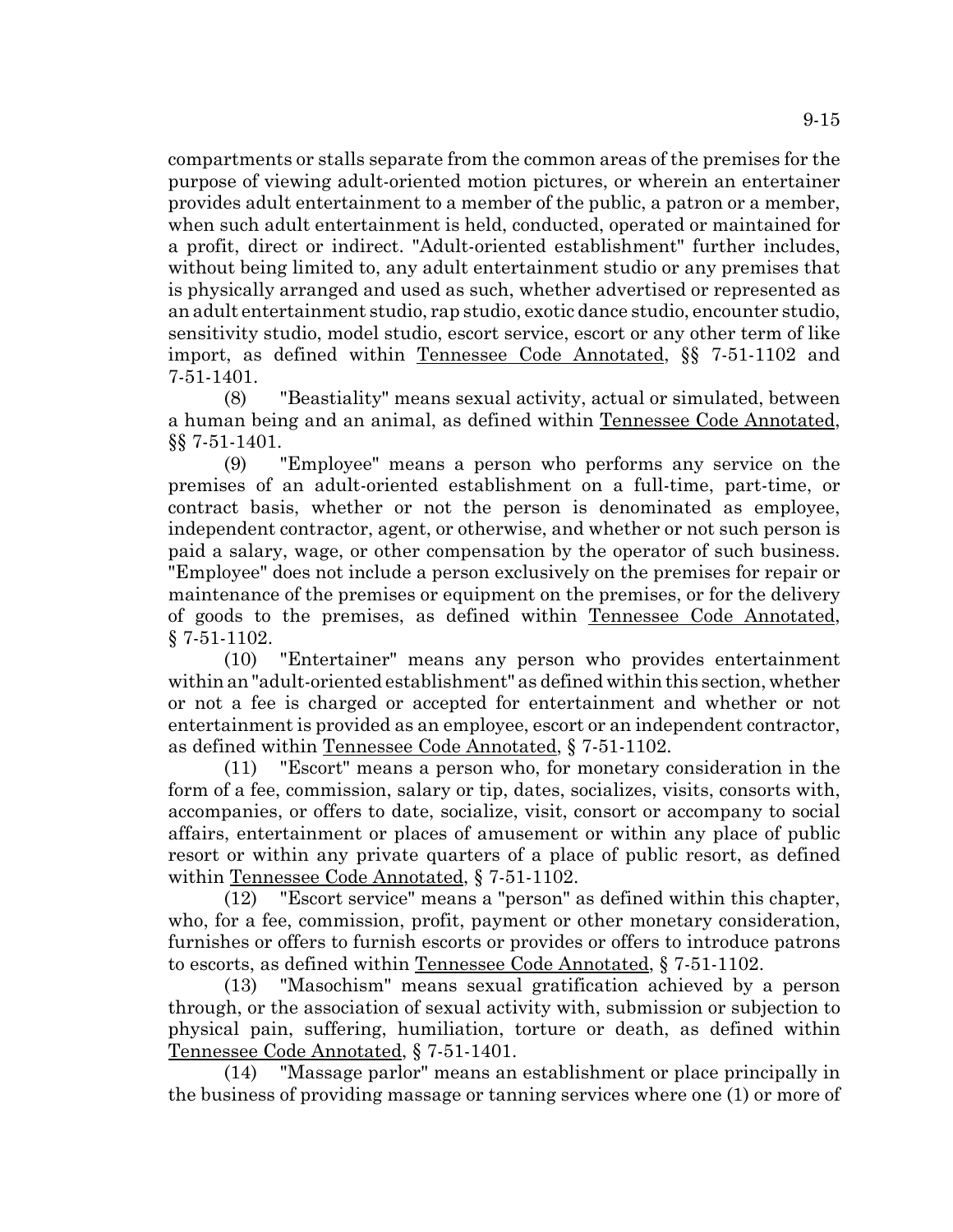the employees exposes to public view of the patrons within such establishment, at any time, the bare female breast below a point immediately above the top of the areola, human genitals, pubic region, or buttocks, even if partially covered by opaque material or completely covered by translucent material, as defined within Tennessee Code Annotated, § 7-51-1102

(15) "Operator" means any person, partnership or corporation operating, conducting or maintaining and adult-oriented establishment, as defined within Tennessee Code Annotated, § 7-51-1102.

(16) "Person" means an individual, partnership, limited partnership, firm, corporation, or association, as defined within Tennessee Code Annotated, §§ 7-51-1102 and 7-51-1401.

(17) "Principal" or "principally" means at least thirty-three and onethirds percent (33 1/3%) of the goods, services, activities or things so described whenever such term is used in this chapter.

(18) "Rap parlor" means an establishment or place principally in the business of providing nonprofessional conversation or similar service for adults, as defined within Tennessee Code Annotated, § 7-51-1102.

(19) "Sadism" means sexual gratification achieved through, or the association of sexual activity with, the infliction of physical pain, suffering, humiliation, torture or death upon another person or animal, as defined within Tennessee Code Annotated, § 7-51-1401.

(20) "Sauna" as defined within Tennessee Code Annotated, § 7-51-1102 means an establishment or place primarily in the business of providing;

(a) A steam bath; or

(b) Massage services.

(21) "Sexual conduct" means the engaging in or the commission of an act of sexual intercourse, oral-genital contact, or the touching of the sexual organs, pubic region, buttocks or female breast of a person for the purpose of arousing or gratifying the sexual desire of another person, as defined within Tennessee Code Annotated, § 7-51-1102.

(22) "Sexual gratification" means the "sexual conduct" as defined within the chapter, as defined within Tennessee Code Annotated, § 7-51-1102.

(23) "Sexual stimulation" means to excite or arouse the prurient interest or to offer or solicit acts of "sexual conduct" as defined within this chapter, as defined within Tennessee Code Annotated, § 7-51-1102.

(24) "Sexually-oriented material" means any book, article, magazine, publication or written matter of any kind, drawing, etching, painting, photograph, motion picture film or sound recording, which depicts sexual activity, actual or simulated, involving human beings or human beings and animals, or which exhibits uncovered human genitals or pubic region in a lewd or lascivious manner or which exhibits human male genitals in a discernibly turgid state, even if completely covered, as defined within Tennessee Code Annotated, § 7-51-1401.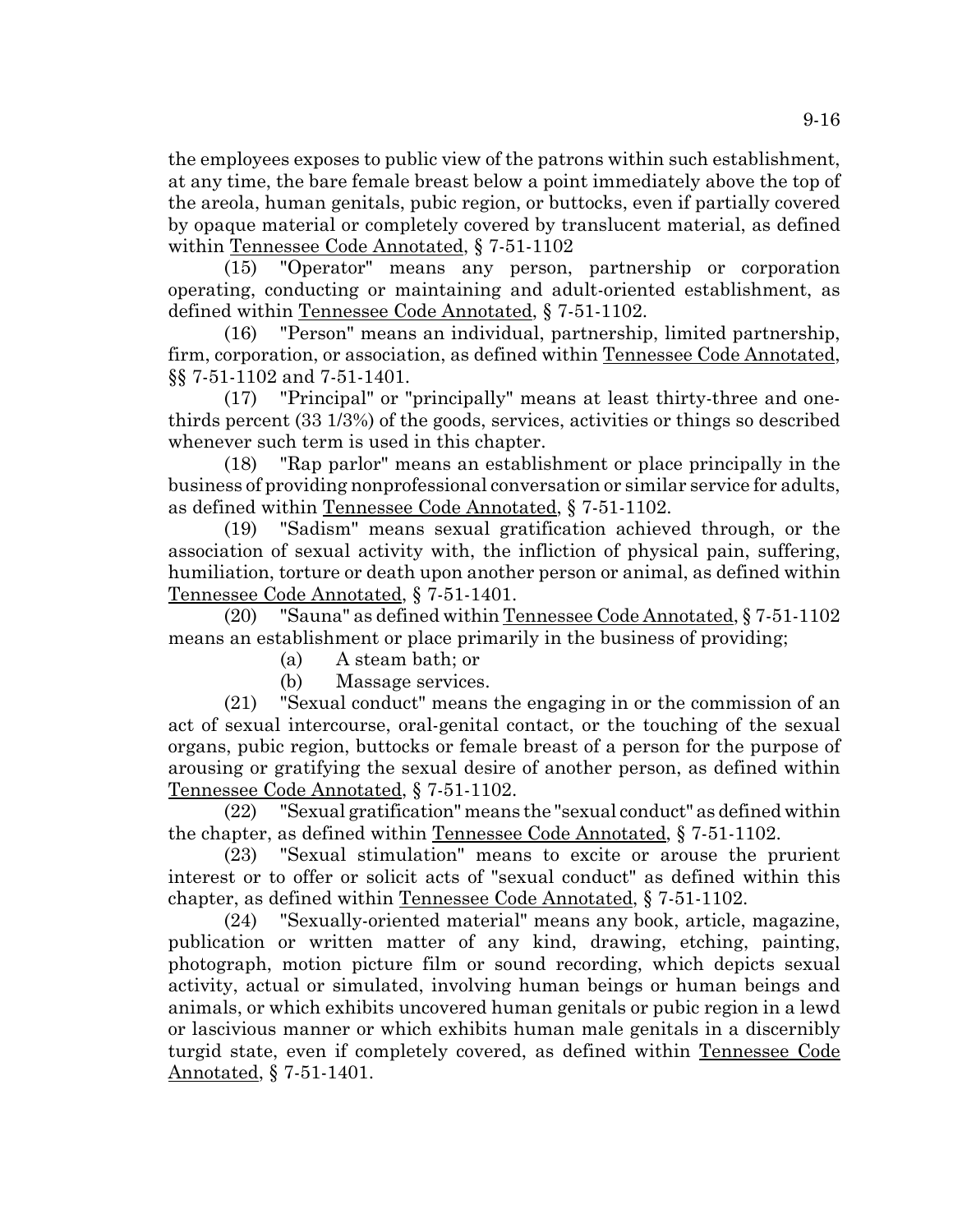(25) "Specified anatomical areas" as defined within Tennessee Code Annotated, § 7-51-1102 means

(a) Less than completely and opaquely covered:

- (i) Human genitals;
- (ii) Pubic region;
- (iii) Buttocks; and,

or,

(iv) Female breast below a point immediately above the top of the areola; and,

(b) Human male genitals in a discernibly turgid state, even if completely opaquely covered.

(26) "Specified criminal acts" means any of the following offenses as defined by Tennessee Code Annotated: aggravated rape; rape; rape of a child; aggravated sexual battery; sexual battery by a authority figure; sexual battery; statutory rape; public indecency; prostitution; promoting prostitution; distribution of obscene materials; sale, loan or exhibition to a minor of material harmful to minors; the display for sale or rental of material harmful to minors; sexual exploitation of a minor; and especially aggravated sexual exploitation of a minor, as defined within Tennessee Code Annotated, § 7-51-1102.

(27) "Specified sexual activities" as defined within Tennessee Code Annotated, §§ 7-51-1102 and7-51-1401 means:

- (a) Human genitals in a state of sexual stimulation or arousal;
- (b) Acts of human masturbation, sexual intercourse or sodomy;

(c) Fondling or erotic touching of human genitals, pubic region, buttocks or female breasts.

(28) "Specified services" means massage services, private dances, private modeling, acting as an "escort" as defined within this chapter, and other live "adult entertainment" as defined within this chapter, as defined within Tennessee Code Annotated, § 7-51-1102. (as added by Ord. #612, April 2005, and amended by Ord. #718, May 2009)

9-603. Location restrictions. (1) "Adult-oriented establishments," as defined within § 9-602 of this chapter, are prohibited from all parts of the corporate limits of the City of Collegedale except for those areas zoned I-1 Industrial.

(2) In no case shall an "adult-oriented establishment" be permitted to locate within five hundred feet (500') of any boundary or a residential district  $(R-1-L, R-1-H, R-2$  and  $R-3$ , university district  $(U-1)$ , the mixed-use town center district (MU-TC), or any residential use located within any zoning district boundary. No proposed "adult-oriented establishment" shall be permitted to locate within five hundred feet (500') from the nearest property line of a public recreational park; place of worship; public or private K-12 school; child day care facility; hospital; mortuary; or any other "adult-oriented establishment."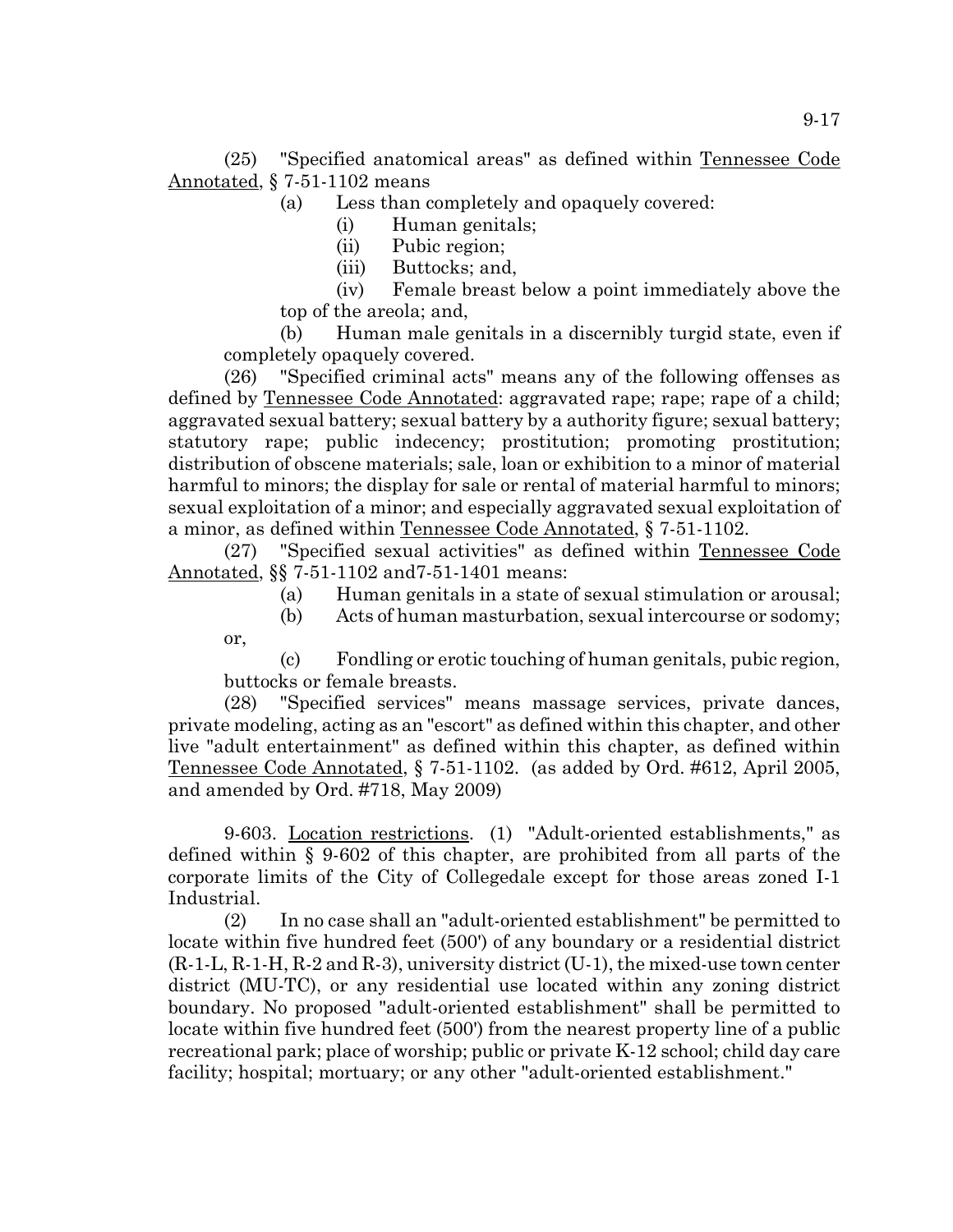(3) The distance shall be measured in a straight line from the nearest point on the building or structure used as part of the premises where an "adult-oriented establishment" is proposed to be conducted, to the nearest recorded property line of the premises listed in subsection (2) above. (as added by Ord. #612, April 2005)

9-604. License required. (1) Pursuant to the requirements of Tennessee Code Annotated, § 7-51-1104 except as provided for in subsection (5), no adult-oriented establishment shall be operated or maintained in the City of Collegedale without first obtaining a license to operate issued by the City of Collegedale.

(2) A license may be issued only for one (1) adult-oriented establishment located at a fixed and certain place. Any person, partnership or corporation which desires to operate more than one (1) adult-oriented establishment must have a license for each. No building, premises, structure or other facility that contains any adult-oriented establishment shall contain any other kind of adult-oriented establishment.

(3) No license or interest in a license may be transferred to any person, partnership, or corporation.

(4) It is unlawful for any entertainer, employee, escort or operator to knowingly work in or about or to knowingly perform any service directly related to or at the request of the operation of any unlicensed adult-oriented establishment or escort service.

(5) All existing adult-oriented establishments at the time of the passage of this chapter must submit an application for a license within one hundred twenty (120) days of the final passage of the ordinance comprising this chapter. If a license is not issued within said one-hundred twenty (120) day period, then such existing adult-oriented establishment shall cease to operate. (as added by Ord. #612, April 2005)

9-605. Application for license. (1) Pursuant to the requirements of Tennessee Code Annotated, § 7-51-1105 any person, partnership or corporation desiring to secure a license shall make application to the city recorder. A copy of the application shall be distributed promptly to the Collegedale Municipal Police Department.

(2) The application for a license shall be upon a form provided by the City of Collegedale. An application for a license shall furnish the following information under oath:

(a) Name and address, including all aliases;

(b) Written proof that the individual is at least eighteen (18) years of age;

(c) The business, occupation or employment of the applicant in an adult-oriented establishment for five (5) years immediately proceeding the date of the application.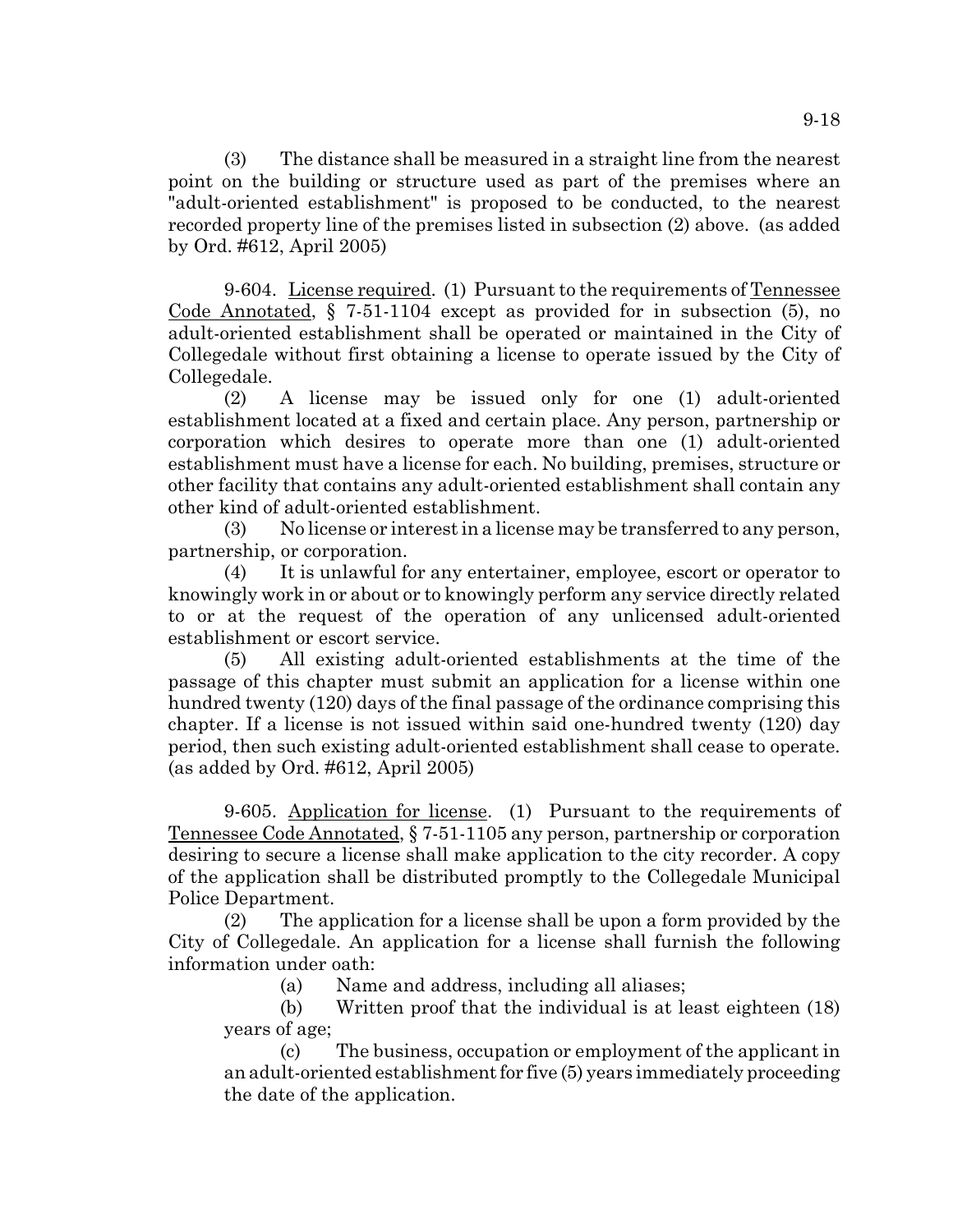(d) The adult-oriented establishment or similar business license history of the applicant; whether such applicant, in previously operating in this or any other county, city or state under license, has had such license revoked or suspended, the reason therefor, and the business activity or occupation subject to such action of suspension or revocation.

(e) All criminal convictions, forfeiture of bond and pleadings of nolo contendre on charges, except minor traffic violations.

(f) Fingerprints and two (2) portrait photographs at least two (2) inches by two (2) inches of the applicant.

(g) The address of the adult-oriented establishment to be operated by the applicant.

(h) The names and addresses of all persons, partnerships or corporations holding any beneficial interest in the real estate upon which such adult-oriented establishment is to operated, including but not limited to contact purchasers or sellers, beneficiaries of land trust or lessees subletting to applicant.

(i) If the premises are leased or being purchased under contract, a copy of such lease or contract shall accompany the application.

(j) If the applicant is a corporation, the application shall specify the name, address, and telephone number of the corporation, the date and the state of incorporation, the name and address of the registered agent for service of process of the corporation, and the names and addresses of the officers and directors of the corporation, and the names and addresses of any persons holding fifty percent (50%) or more of the stock of the corporation; if the applicant is a partnership, the application shall specify the name and address of the partnership, the name and address of all general partners of the partnership; if the partnership is a limited partnership, the application shall specify the name and address of all general partners who have a controlling interest in the partnership.

(k) A statement by the applicant that the applicant is familiar with the provisions of this chapter and is in compliance with them.

(3) Within ten (10) days of receiving the results of the investigation conducted by the Collegedale Municipal Police Department, the city manager shall notify the applicant that the application is granted, denied or held for further investigation. Such additional investigation shall not exceed an additional thirty (30) days unless otherwise agreed by the applicant. Upon the conclusion of such additional investigation, the city manager shall advise the applicant in writing whether the application is granted or denied.

(4) Whenever an application is denied or held for further investigation, the city manager shall advise the applicant in writing of the reasons for such action. If the applicant requests a hearing within ten (10) days of the receipt of notification of denial, a public hearing shall be held thereafter before the board of mayor and commissioners at which time the applicant may present evidence as to why the license should not be denied. The board of mayor and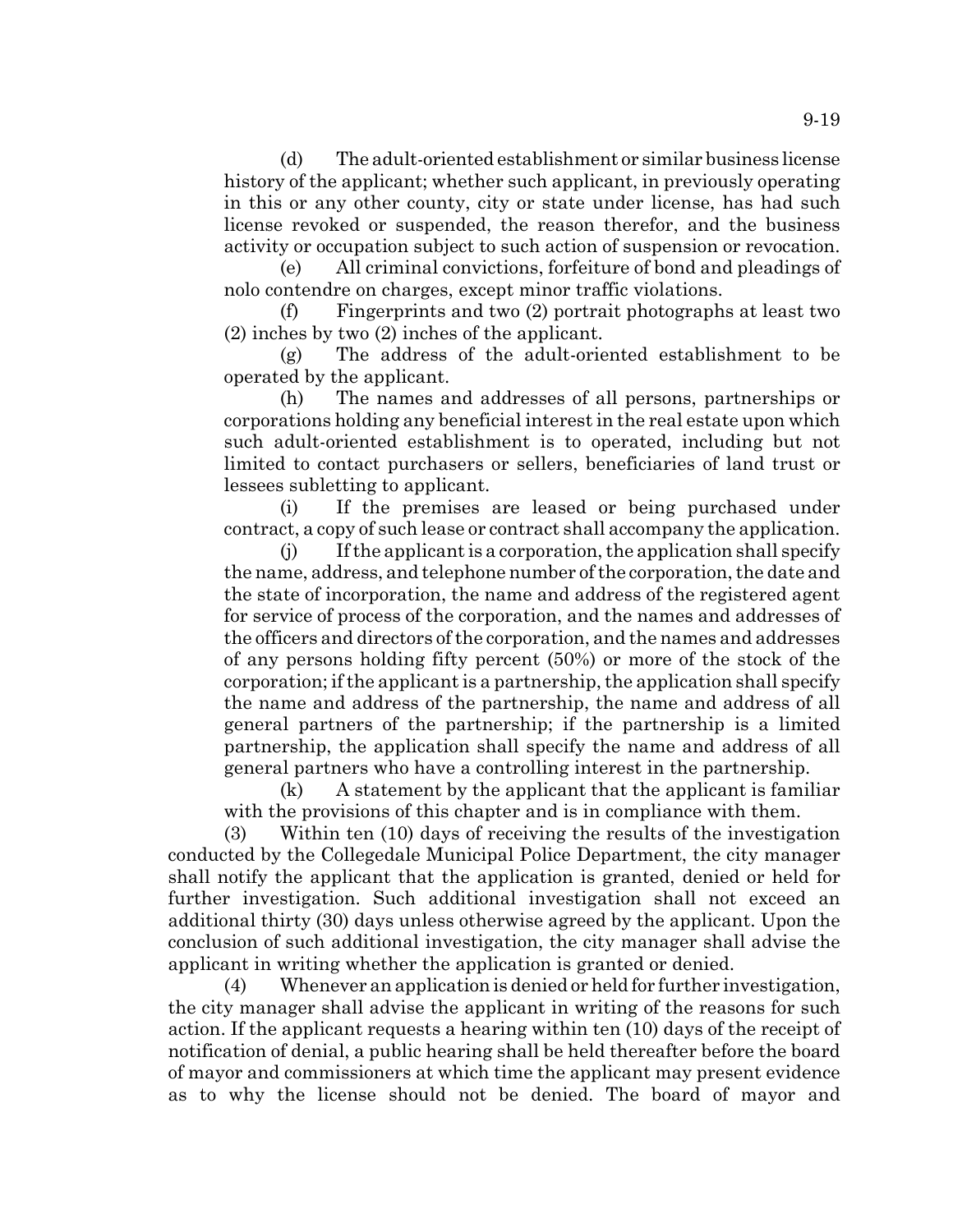commissioners shall hear evidence as to the basis of the denial and shall affirm or reject the denial of an application at the hearing.

(5) Failure or refusal of the applicant to give any information relevant to the investigation of the application, to appear at any reasonable time and place for examination under oath regarding the application or to submit to or cooperate with any investigation required by this chapter constitutes an admission by the applicant that the applicant in ineligible for such license and shall be grounds for denial thereof by the city manager. (as added by Ord. #612, April 2005)

9-606. Standards for issuance of license. Pursuant to the requirements of Tennessee Code Annotated, § 7-51-1106 to receive a license to operate an adult oriented establishment, an appIicant must meet the following standards:

(1) If the applicant is an individual:

(a) The applicant shall he at least eighteen (18) years of age; and

(b) The applicant shall not have had a license revoked within five (5) years immediately preceding the date of the application; and

(c) The applicant shall not have been convicted of or pleaded nolo contendere to any violation of this chapter within five (5) years immediately preceding the date of the application; and

(d) The applicant shall not have been convicted of a "specified criminal act," as defined in Tennessee Code Annotated, § 7-51-1 102, or § 9-602 of this chapter for which:

(i) Less than two (2) years have elapsed since the date of conviction if the conviction is for a misdemeanor offense;

(ii) Less than five (5) years have elapsed since the date of conviction if the conviction is for a felony offense;

(iii) Less than five (5) years have elapsed since the date of conviction for two (2) or more misdemeanor offenses occurring within any twelve  $(12)$  month period;

(iv) The fact that a conviction is being appealed shall have no effect on disqualification of the applicant.

(2) If the applicant is a corporation:

(a) All officers, directors and stockholders required to be named under Tennessee Code Annotated, § 7-51-1105(b) or § 9-604 of this chapter shall be at least eighteen (18) years of age; and,

(b) No officer, director and stockholder required to be named under Tennessee Code Annotated, § 7-51-1105(b) or § 9-604 of this chapter shall have had an adult-oriented establishment license revoked within five (5) years imdiately preceding the date of the application; and,

(c) No officer, director or stockholder required to be named under Tennessee Code Annotated,  $\S$  7-51-1 105(b) or  $\S$  9-604 of this chapter shall have been convicted of or pleaded nolo contendere to any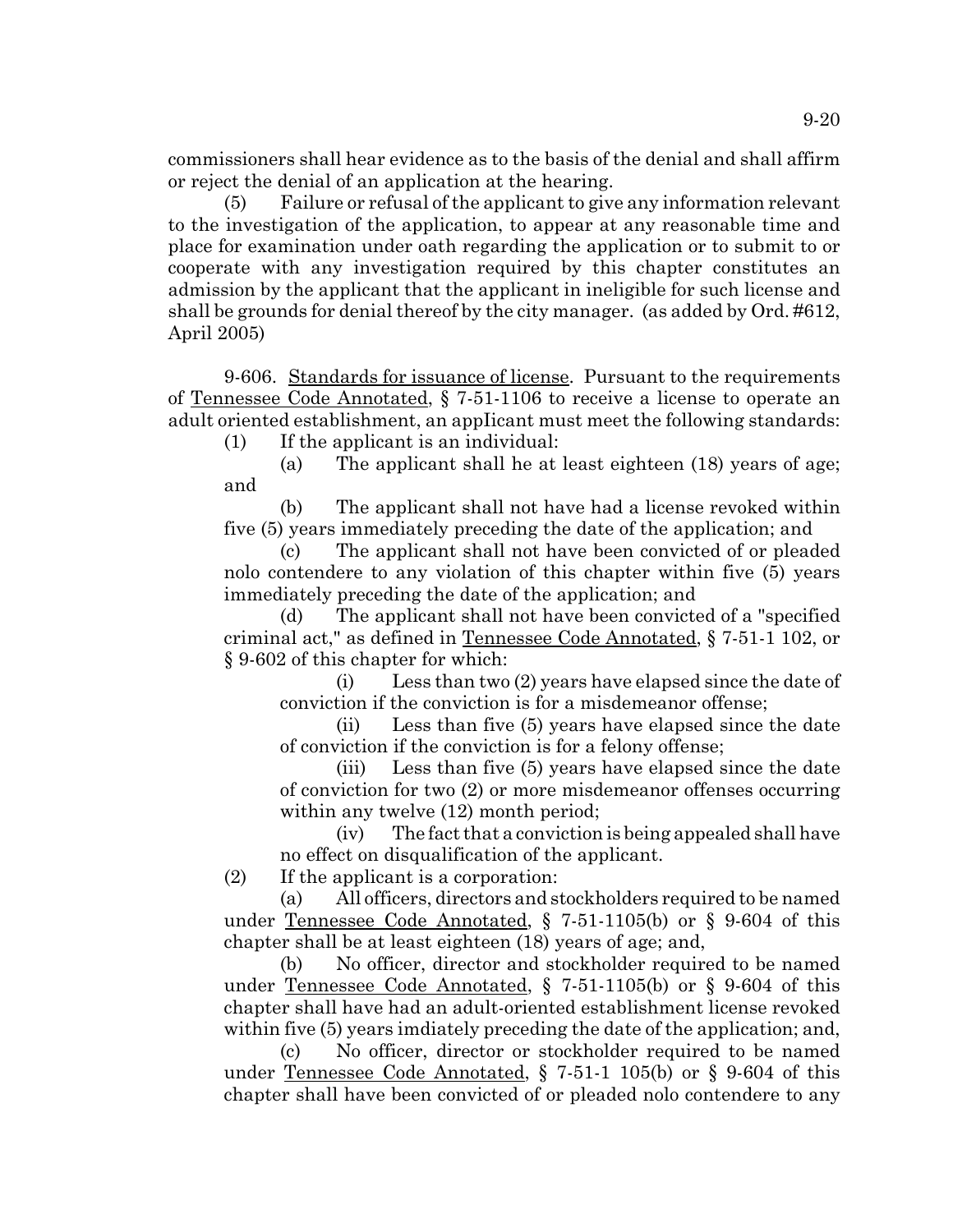violation of this part within five (5) years immediately preceding the date of the application; and,

(d) The applicant or officer, director or stockholder required to be named under Tennessee Code Annotated § 7-51-1105(b) or § 9-604 of this chapter shall not have been convicted of a "specified criminal act," as defined within Tennessee Code Annotated, § 7-51-1102, or § 9-602 of this chapter for which:

(i) Less than two (2) years have elapsed since the date of conviction if the conviction is for a misdemeanor offense;

(ii) Less than five (5) years have elapsed since the date of conviction if the conviction is for a felony offense;

(iii) Less than five (5) years have elapsed since the date of conviction for two (2) or more misdemeanor offenses occurring within any twelve  $(12)$  month period;

(iv) The fact that a conviction is being appealed shall have no effect on disqualification of the applicant.

(3) If the applicant is a partnership, joint venture or any other type of organization where two (2) or more persons have a financial interest:

(a) All persons having a financial interest in the partnership, joint venture or other type of organization shall be at least eighteen (18) years of age;

(b) All persons having a financial interest in the partnership, joint venture or other type of organization shall not have had a license revoked within five (5) years immediately preceding the date of the application;

(c) No applicant or person having a financial interest in the partnership, joint venture or other type of organization shall have been convicted of or pleaded nolo contendere to any violation of this chapter within five (5) years immediately preceding the date of the application; and

(d) The applicant or any person having a financial interest required to be disclosed shall not have been convicted of a "specified criminal act," as defined within Tennessee Code Annotated, § 7-51-1102 or § 9-602 of this chapter, for which:

(i) Less than two (2) years have elapsed since the date of conviction if the conviction is for a misdemeanor offense;

(ii) Less than five (5) years have elapsed since the date of conviction if the conviction is for a felony offense;

(iii) Less than five (5) years have elapsed since the date of conviction for two (2) or more misdemeanor offenses occurring within any twelve  $(12)$  month period;

(iv) The fact that a conviction is being appealed shall have no effect on disqualification of the applicant;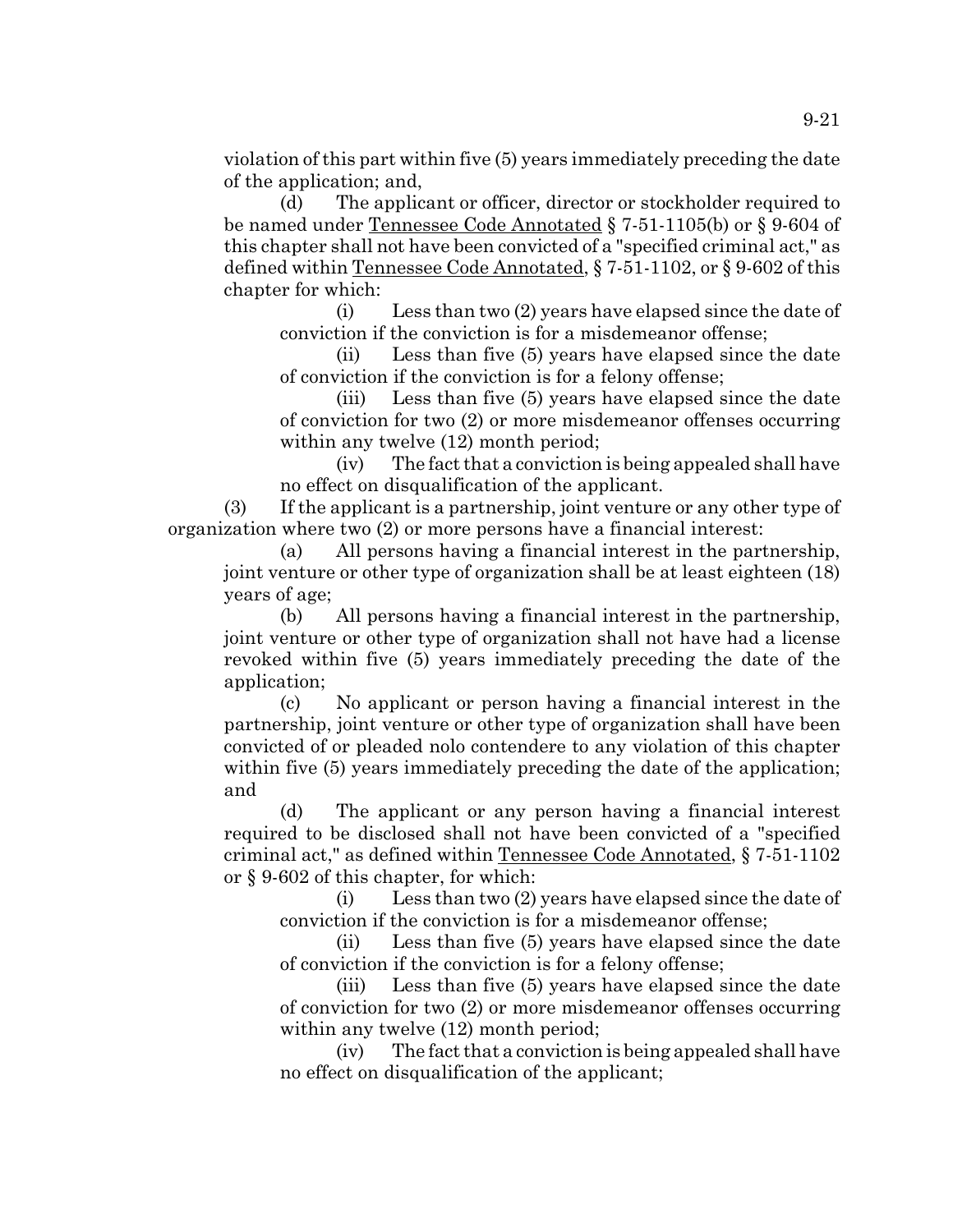(4) No license shall be issued unless the Collegedale Municipal Police Department has investigated the applicant's qualifications to be licensed. The results of that investigation shall be filed in writing with the city manager no later than twenty (20) days after the date of the application.

(5) An applicant who has been convicted of any "specified criminal activities" may not be denied a permit based on those convictions once the time period required in this chapter has elapsed. (as added by Ord. #612, April 2005)

9-607. Permit required. Pursuant to the provisions of Tennessee Code Annotated, § 7-51-1115, in addition to the license requirement previously set forth for owners and operators of "adult-oriented establishments," no person shall be an employee or entertainer in an adult-oriented establishment without first obtaining a valid permit issued by the city manager. (as added by Ord. #612, April 2005)

9-608. Application for permit. (1) Pursuant to the requirements of Tennessee Code Annotated, § 7-51-1116 any person desiring to secure a permit shall make application to the city manager. The application shall be filed in triplicate with and dated by the city recorder. A copy of the application shall be distributed promptly by the city recorder to the Collegedale Municipal Police Department.

(2) The application for a permit shall be upon a form provided by the city recorder. An application for a permit shall furnish the following information under oath:

# BUSINESS, TRADES, AND OCCUPATIONS

(a) Name and address, including all aliases.

(b) Written proof that the individual is at least eighteen (18) years of age.

(c) The applicant's height, weight, color of eyes and hair.

(d) The adult-oriented establishment or similar business permit history of the applicant; whether such person, in previously operating in this or any or city or state under permit, has had such permit revoked of suspended, the reason therefor, and the business activity or occupation subject to such suspension or revocation.

(e) All criminal convictions, forfeiture of bond and pleadings of nolo contendere on all charges, except minor traffic violations.

(f) Two (2) portrait photographs at least two (2) inches by two (2) inches of the applicant.

(g) A statement by the applicant that the applicant is familiar with the provisions of this chapter and is in compliance with them.

(3) Within ten (10) days of receiving the results of the investigation conducted by the Collegedale Municipal Police Department, the city manager shall notify the applicant that the applicant's application is granted, denied or held for further investigation. Such additional investigation shall not exceed an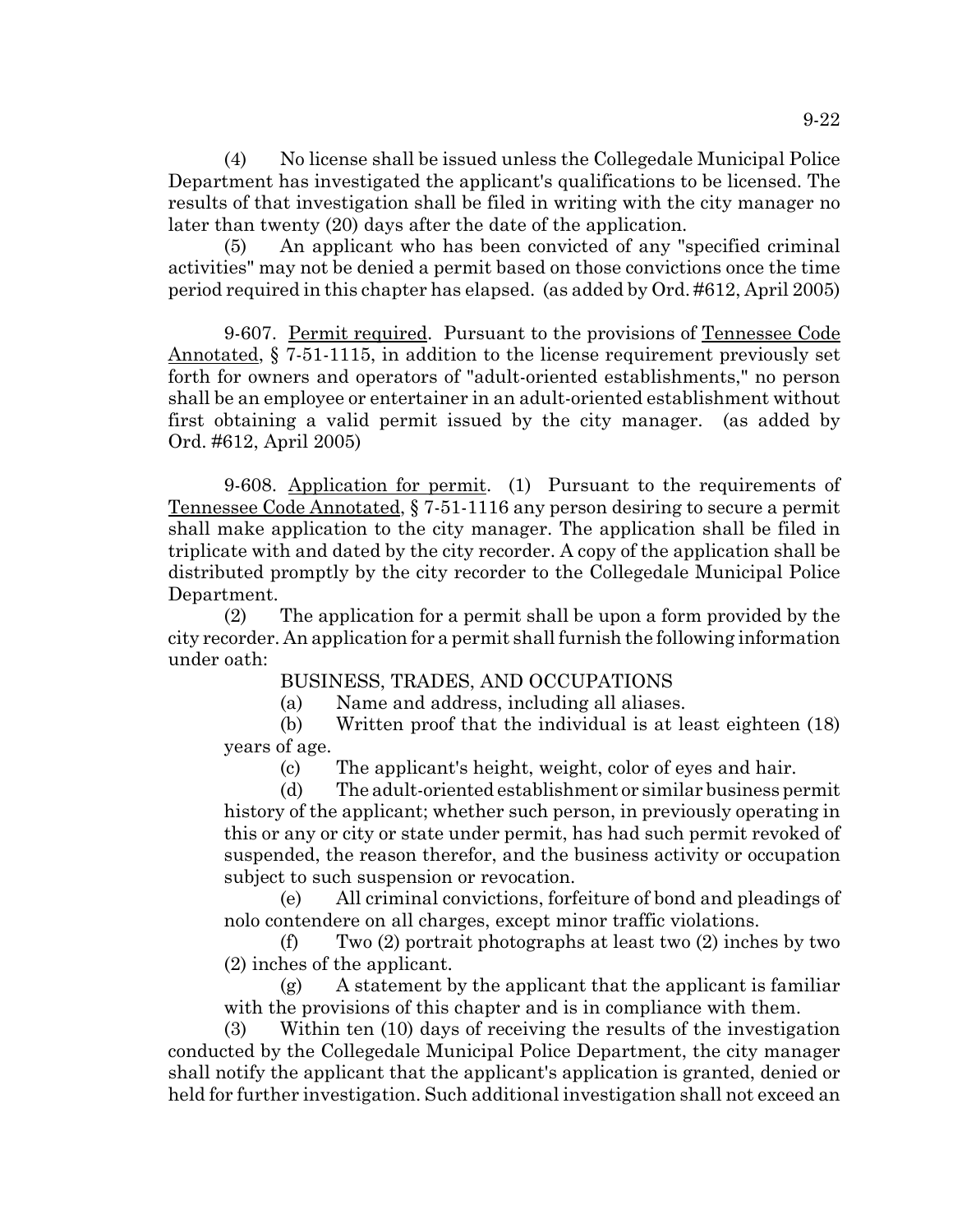additional thirty (30) days unless otherwise agreed to by the applicant. Upon the conclusion of such additional investigations, the city manager shall advise the applicant in writing whether the application is granted or denied.

Wherever an application is denied or held for additional investigation the city manager shall advise the applicant in writing of the reasons for such action. If the applicant requests a hearing within ten (10) days of receipt of notification of denial, a public hearing shall be held thereafter by the board of mayor and commissioners at which time the board of mayor and commissioners shall hear evidence as to the basis of the denial and shall affirm or reject the denial of an application at the hearing.

(5) Failure or refusal of the applicant to give information relevant to the investigation of the application, or the applicants refusal or failure to appear at any reasonable time and place for examination ugder oath regarding said investigation required by this chapter, shall constitute an admission by the applicant that the applicant is ineligible for such license and shall be grounds for denial thereof by the city recorder. (as added by Ord. #612, April 2005)

9-609. Standards for issuances of permit. Pursuant to the Tennessee Code Annotated, § 7-51-1117 to receive a permit as an entertainer or escort, an applicant must meet the following standards:

(1) The applicant shall be at least eighteen (18) years of age;

(2) The applicant shall not have had a permit revoked within two (2) years immediately preceding the date of the application;

(3) The applicant shall not have been convicted of a "specified criminal act," as defined within this chapter and Tennessee Code Annotated, § 7-51-1102 for which:

(a) Less than two (2) years have elapsed since the date of conviction if the conviction is for a misdemeanor offense;

(b) Less than five (5) years have elapsed since the date of conviction if the conviction is for a felony offense;

(c) Less than five (5) years have elapsed since the date of conviction for two (2) or more misdemeanor offenses occurring within any twelve (12) month period;

(d) The fact that a conviction is being appealed shall have no effect on disqualification of the applicant.

(4) An applicant who has been convicted of any specified criminal activities may not be denied a permit based upon those convictions once the time period required in subsection (3) has elapsed.

(5) No permit shall be issued until the Collegedale Municipal Police Department has investigated the applicant's qualifications to receive a permit. The results of that investigation shall be filed in writing with the city recorder no later than thirty (30) days after the date of the application. (as added by Ord. #612, April 2005)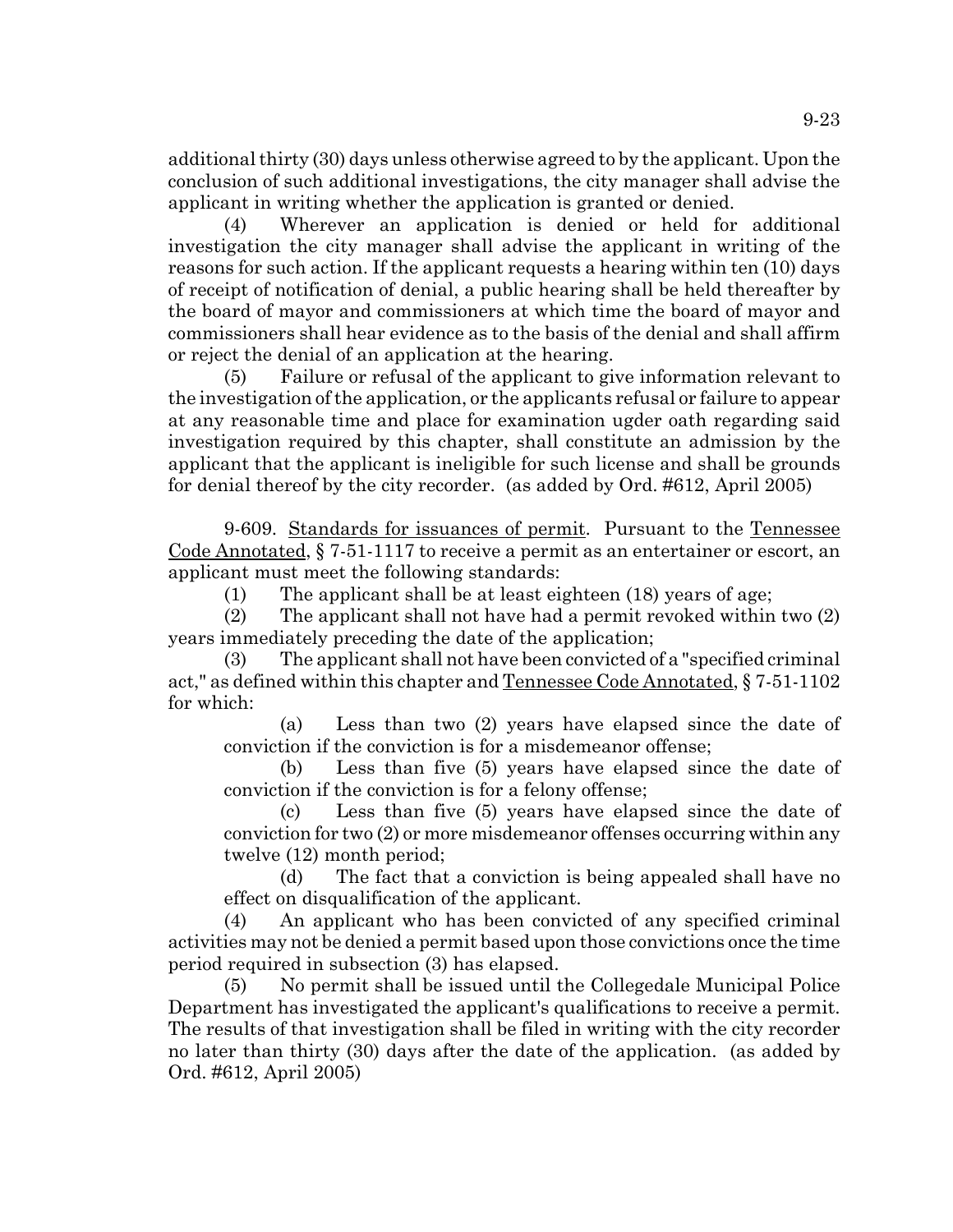9-610. Fees. (1) Pursuant to the provisions of Tennessee Code Annotated, § 7-51-1118 and the provisions of this chapter a license fee of five hundred dollars (\$500.00) shall be submitted with the application for a license. If the application is denied one-half (1/2) of the fee shall be returned to the applicant.

(2) A permit fee of one hundred dollars (\$100.00) shall be submitted with the application for a permit. If the application is denied, one-half (1/2) of the fee shall be returned to the applicant. (as added by Ord. #612, April 2005)

9-611. Display of license or permit. (1) The license shall be displayed in a conspicuous public place in the adult-oriented establishment.

(2) The permit shall be carried by an employee upon his or her person and shall be displayed upon request of a customer, any member of the Collegedale Municipal Police Department, or any person designated by the board of mayor and commissioners. (as added by Ord. #612, April 2005)

9-612. Renewal of license or permit. (1) Every license issued pursuant to this chapter and Tennessee Code Annotated, § 7-51-1111 shall terminate at the expiration of one (1) year from the date of issuance, unless sooner revoked, and must be renewed before operation is allowed in the following year. Any operator desiring to renew a license shall make application to the city recorder. The application for renewal must be filed not later than sixty (60) days before the license expires. The application for renewal shall be filed in triplicate with and dated by the city recorder. A copy of the application for renewal shall be distributed promptly by the city recorder to Collegedale Municipal Police Department. The application for renewal shall contain such information and data, given under oath or affirmation, as may be required by the Collegedale Mayor and Board of Commissioners.

(2) A license renewal fee of five hundred dollars (\$500.00) shall be submitted with the application for renewal. In addition to the renewal fee, a late penalty of one hundred dollars (\$100.00) shall be assessed against the applicant who files for a renewal less than thirty (30) days before the license expires. If the application is denied, one half (1/2) the fee shall be returned.

(3) If the Collegedale Municipal Police Department is aware of any information bearing on the operator's qualifications, the information shall be filed in writing with the city recorder no later than ten (10) days after the date of the application for renewal.

(4) Every permit issued pursuant to this chapter shall terminate at the expiration of one (1) year from the date of issuance, unless sooner revoked, and must be renewed before an entertainer is allowed to provide entertainment in an adult-oriented establishment in the following calendar year. Any entertainer desiring to renew a permit shall make application to the city recorder. The application for renewal must be filed not later than thirty (30) days before the permit expires. The application for renewal shall be filed in triplicate with and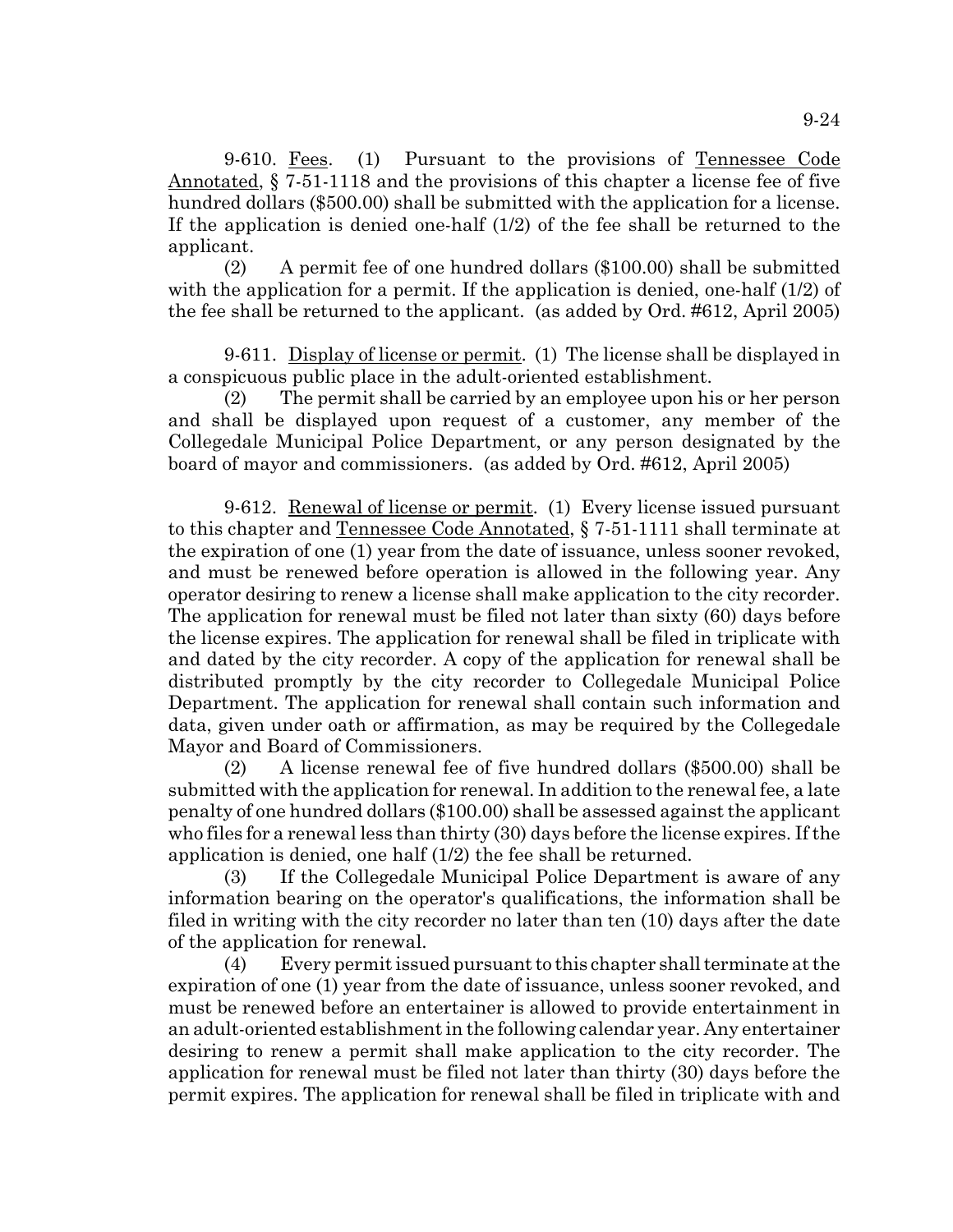dated by the city recorder. A copy of the application for renewal shall be distributed promptly by the city recorder to the Collegedale Municipal Police Department. The application for renewal shall be upon a form provided by the city recorder and shall contain such information and data, given under oath or affirmation, as may be required by the board of mayor and commissioners.

(5) A permit renewal fee of one hundred dollars (\$100.00) shall be submitted with the application for renewal. In addition to the renewal fee, a late penalty fee of fifty dollars (\$50.00) shall be assessed against the applicant who files for renewal less than thirty (30) days before the license expires. If the application is denied, one half (1/2) of the fee shall be returned.

(6) If the Collegedale Municipal Police Department is aware of any information bearing on the entertainer's qualifications, the information shall be filed in writing with the city recorder no later than ten (10) days after the date of the application for renewal.

(7) Notwithstanding anything herein to the contrary, any application for renewal of a license or for renewal for a permit shall be handled, investigated, and approved or denied within the same time periods as those established in this chapter for the original license applications and permit applications. In the event a license renewal application or permit application is denied, the applicant shall have all rights of appeal to the board of mayor and commissioners as set forth within this chapter. (as added by Ord. #612, April 2005)

9-613. Revocation of license or permit. (1) Pursuant to the provisions of Tennessee Code Annotated, § 7-51-1109 the city recorder shall revoke, suspend or annul a license for any of the following reasons:

(a) Discovery that false or misleading information or data were given on any application or material facts were omitted from any application;

(b) The operator or entertainer, or any employee of the operator violates any provision of this chapter or any rule or regulation adopted by the board of mayor and commissioners pursuant to this chapter; provided that in the case of a first offense by an operator where the conduct was solely that of an employee, the penalty shall not exceed a license suspension of thirty (30) days if the board of mayor and commissioners shall find that the operator had no actual or constructive knowledge of such violation and could not, by the exercise of due diligence, have had such actual or constructive knowledge;

(c) The operator becomes ineligible to obtain a license;

(d) Any cost or fee required to be paid by this chapter is not paid;

(e) Any intoxicating liquor, malt beverage, narcotic or controlled substance is served or consumed on the premises of the adult-oriented establishment;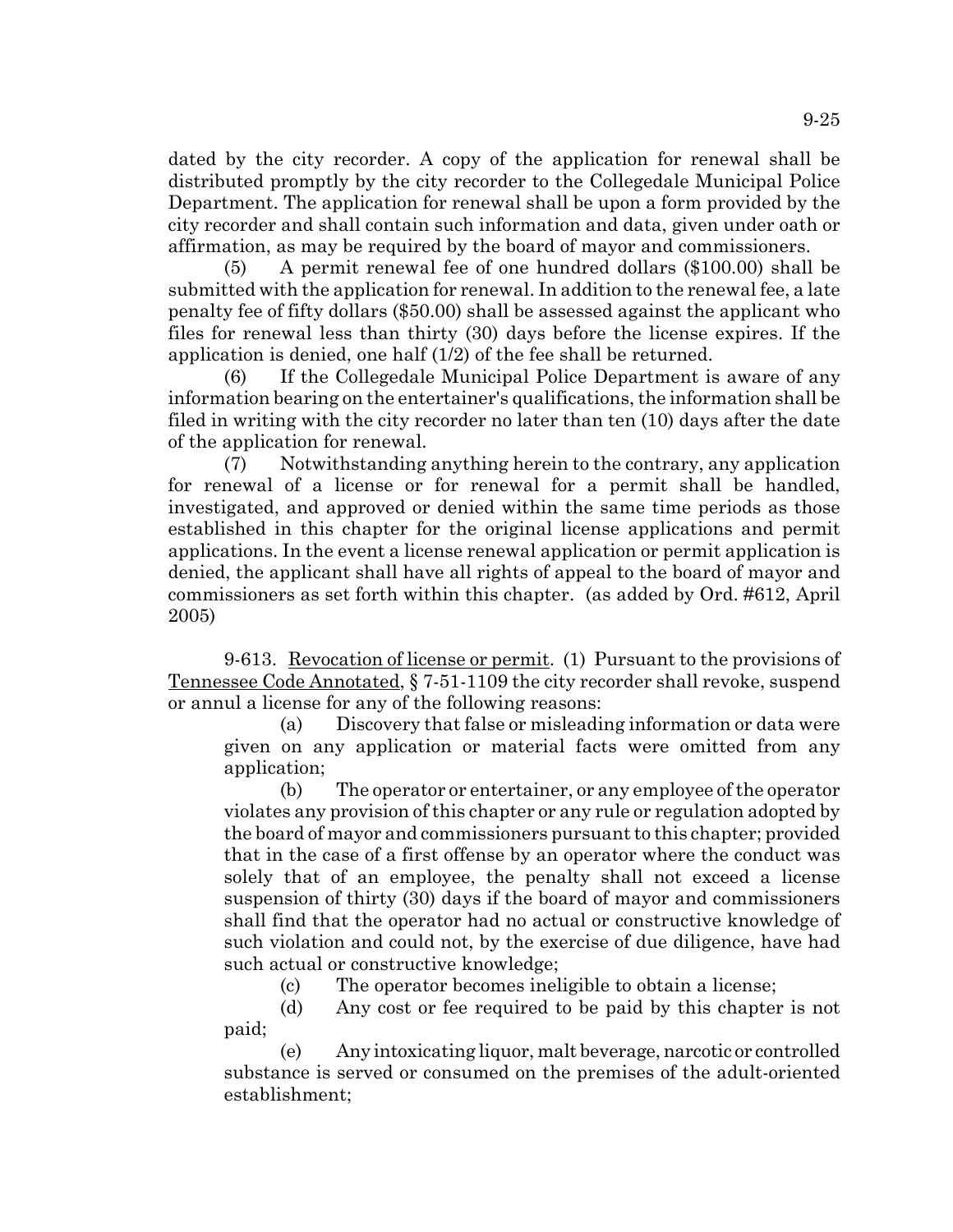(f) An operator employs an employee who does not have a permit or provides space on the premises, whether by lease or otherwise, to an independent contractor who performs or works as an entertainer without a permit;

(g) Any operator, employee or entertainer sells, furnishes, gives or displays, or causes to be sold, furnished, given or displayed to any minor any adult-oriented entertainment or adult-oriented material;

(h) Any operator, employee or entertainer denies access of law enforcement personnel to any portion of the licensed premises wherein adult-oriented entertainment is permitted or to any portion of the licensed premises wherein adult-oriented material is displayed or sold;

(i) Any operator who fails to maintain the licensed premises in a clean, sanitary and safe condition;

(j) Any operator, employee or entertainer is convicted of a "specified criminal act," as defined within Tennessee Code Annotated, § 7-51-1102 or § 9-602 of this chapter, provided that such violation occurred on the licensed premises.

(2) The city recorder, before revoking or suspending any license or permit, shall give the license holder or permit holder not less than ten (10) nor more than twenty (20) days' written notice of the charges against such license holder or permit holder and of the revocation of such license or permit, or of the period of time such license or permit is to be suspended; such notice shall also advise the license holder or permit holder of the license holder's or permit holder's right to request a hearing before the board of mayor and commissioners. In the event the license holder or permit holder does not request in writing a hearing before the board of mayor and commissioners within the time set forth in such notice, the suspension or revocation shall be effective beginning the date set forth in such notice.

(3) The transfer of a license or any interest in a license shall automatically and immediately revoke the license. The transfer of any interest in a non-individual operator's license shall automatically and immediately revoke the license held by the operator.

(4) Any operator whose license is revoked shall not be eligible to receive a license for five (5) years from the date of revocation. No location or premises for which a license has been issued shall be used as an adult-oriented establishment for two (2) years from the date of revocation. (as added by Ord. #612, April 2005)

9-614. Hours of operation. (1) Pursuant to the provisions of Tennessee Code Annotated, §§ 7-51-1112 and 7-51-1402 no adult-oriented establishment shall open to do business before eight o'clock A.M. (8:00 A.M), Monday through Saturday; and no such establishment shall remain open after twelve o'clock (12:00) midnight, Monday through Saturday. No adult-oriented establishment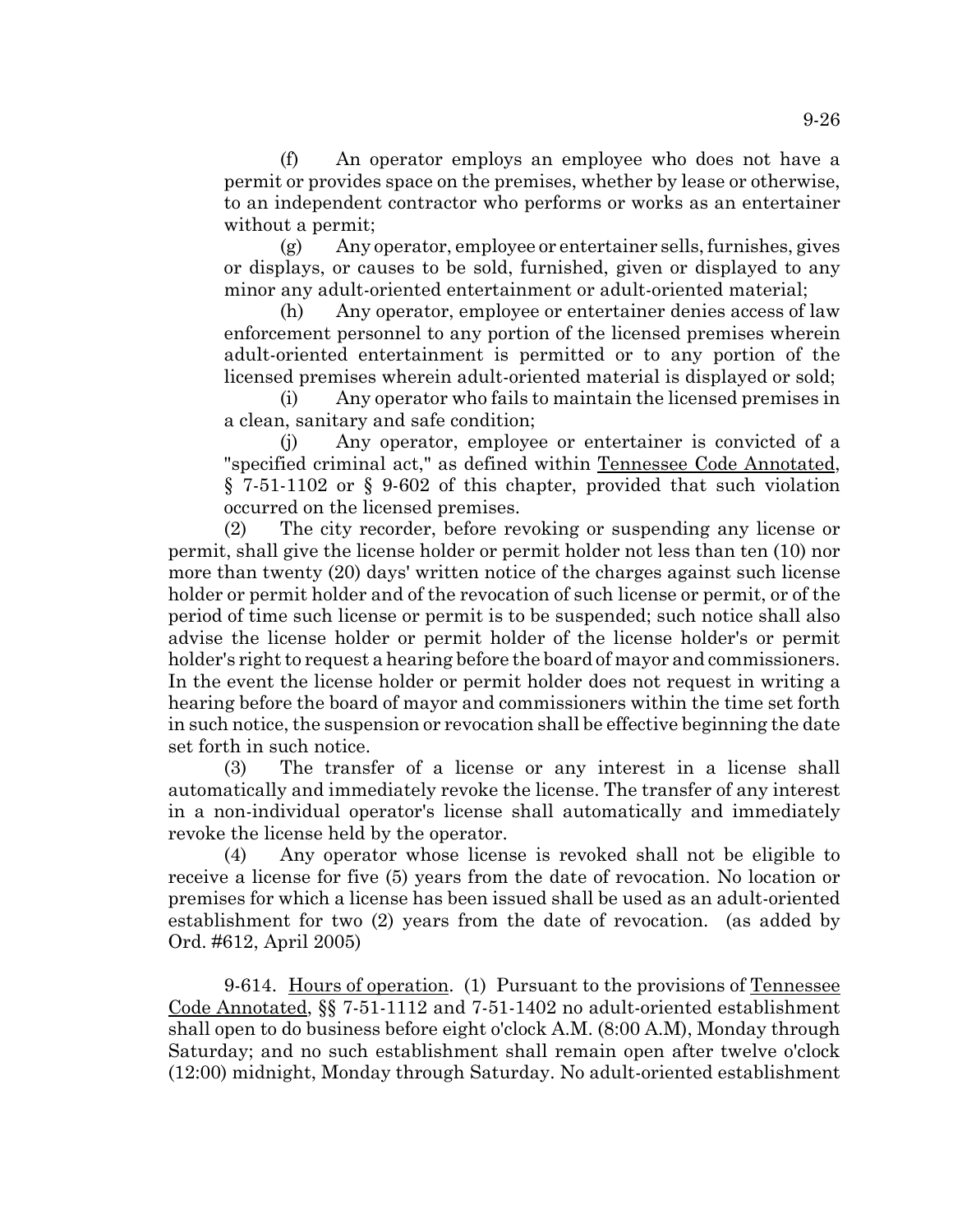shall be open for business on any Sunday or legal holiday as designated in Tennessee Code Annotated, § 15-1-101.

(2) All adult-oriented establishments shall be open to inspection at all reasonable times by the Collegedale Municipal Police Department or such other persons as the board of mayor and commissioner may designate. (as added by Ord. #612, April 2005)

9-615. Physical design of the premises. Pursuant to the provisions of Tennessee Code Annotated, § 7-51-1403 and the provisions of this chapter no person shall own, operate, manage, rent, lease or exercise control over any commercial building, structure, premises or portion or part thereof, which is an adult-oriented establishment and which contains:

(1) Partitions between subdivisions of a room, portion or part of a building, structure or premises having an aperture which is designed or constructed to facilitate sexual activity between persons on either side of the partition; or,

(2) Booths, stalls, or partitioned portions of a room or individual rooms, used for the viewing of motion pictures or other forms of entertainment, having doors, curtains or portal partitions, unless such booths, stalls, partitioned portions of a room or individual rooms so used shall have at least one (1) side open to adjacent public rooms so that the area inside is visible to persons in adjacent public rooms. Such areas shall be lighted in a manner that the persons in the areas used for viewing motion pictures or other forms of entertainment are visible from the adjacent public rooms, but such lighting shall not be of such intensity as to prevent the viewing of motion pictures or other offered entertainment. (as added by Ord. #612, April 2005)

9-616. Responsibilities of the operator. (1) Pursuant to Tennessee Code Annotated, § 7-51-1113 and the provisions of this chapter the operator shall maintain a register of all employees, showing the name, the aliases used by the employee, home address, age, birth date, sex, height, weight, color of hair and eyes, telephone numbers, social security number, date of employment and termination, and duties of each employee and such other information as may be required by the board of mayor and commissioners. The above information on each employee shall be maintained in the register on the premises for a period of three (3) years following termination.

(2) The operator shall make the register of employees available immediately for inspection by the Collegedale Municipal Police Department upon demand of a member of the Collegedale Municipal Police Department at all reasonable times.

(3) Every act or omission by an employee constituting a violation of the provisions of this chapter shall be deemed the act or omission of the operator if such act or omission occurs either with the authorization, knowledge, or approval of the operator, or as a result of the operator's negligent failure to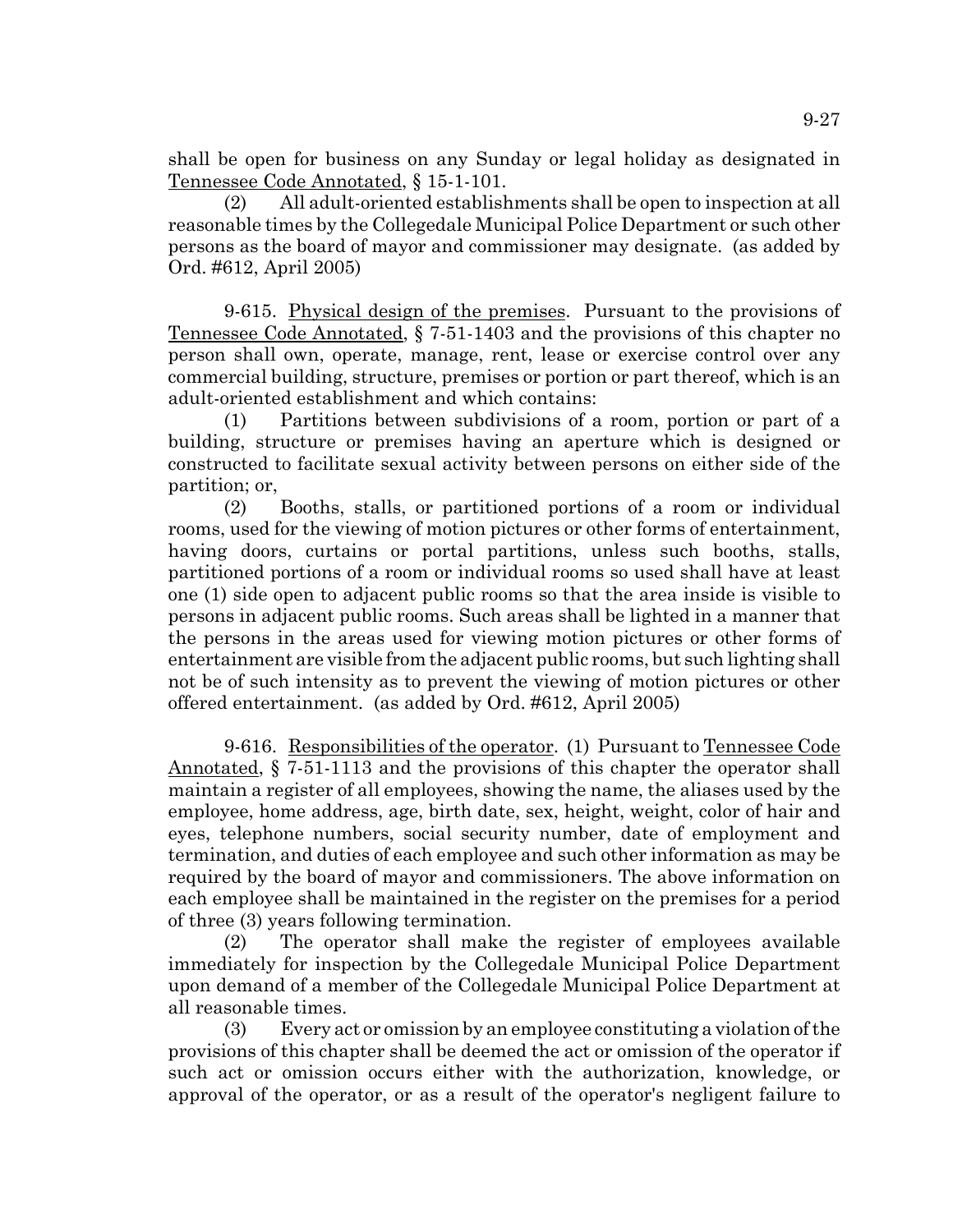supervise the employee's conduct, and the operator shall be punishable for such act or omission in the same manner as if the operator committed the act or caused the omission.

(4) An operator shall be responsible for the conduct of all employees while on the licensed premises, and any act or omission of any employee constituting a violation of the provisions of this chapter shall be deemed the act or omission of the operator for purposes of determining whether the operator's license shall be revoked, suspended or renewed.

(5) No employee of an adult-oriented establishment shall allow any minor to loiter around or to frequent an adult-oriented establishment or to allow any minor to view adult entertainment as defined within § 9-602 of this chapter.

(6) Every adult-oriented establishment shall be physically arranged in such a manner that the entire interior portion of the booths, cubicles, rooms or stalls, wherein adult entertainment is provided, shall be visible from the common area of the premises. Visibility shall not be blocked or obscured by doors, curtains, partitions, drapes or any other obstruction whatsoever.

(7) The operator shall be responsible for and shall provide that any room or area used for the purpose of viewing adult-oriented motion pictures or other types of live adult entertainment shall be readily accessible at all times and shall be continuously opened to view in its entirety.

(8) The license shall be conspicuously displayed in the common area of the premises at all times.

(9) The permit shall be kept by an employee, entertainer, or escort so that it is readily available for display immediately upon request of a customer, any member of the Collegedale Municipal Police Department, or any person designated by the board of mayor and commissioners.

(10) A sign shall be conspicuously displayed in the common area of the premises, and shall read as follows:

"This Adult-Oriented Establishment is regulated by Tennessee Code Annotated, Title 7, Chapter 51, Sections 1101 through 1120. Entertainers are:

(a) Not permitted to engage in any type of sexual conduct;

(b) Not permitted to expose their sex organs;

(c) Not permitted to demand or collect all or any portion of a fee for entertainment before its completion;

(d) Not permitted to appear in a state of full nudity." (as added by Ord. #612, April 2005)

9-617. Prohibitions and unlawful sex acts. (1) Pursuant to the provisions of Tennessee Code Annotated, § 7-51-1114 no operator, entertainer or employee of an adult-oriented establishment shall permit to be performed, offer to perform, perform or allow, patrons to perform sexual intercourse or oral or anal copulation or other contact stimulation of the genitalia.

(2) No operator, entertainer or employee of an adult-oriented establishment shall encourage or permit any person upon the premises to touch,